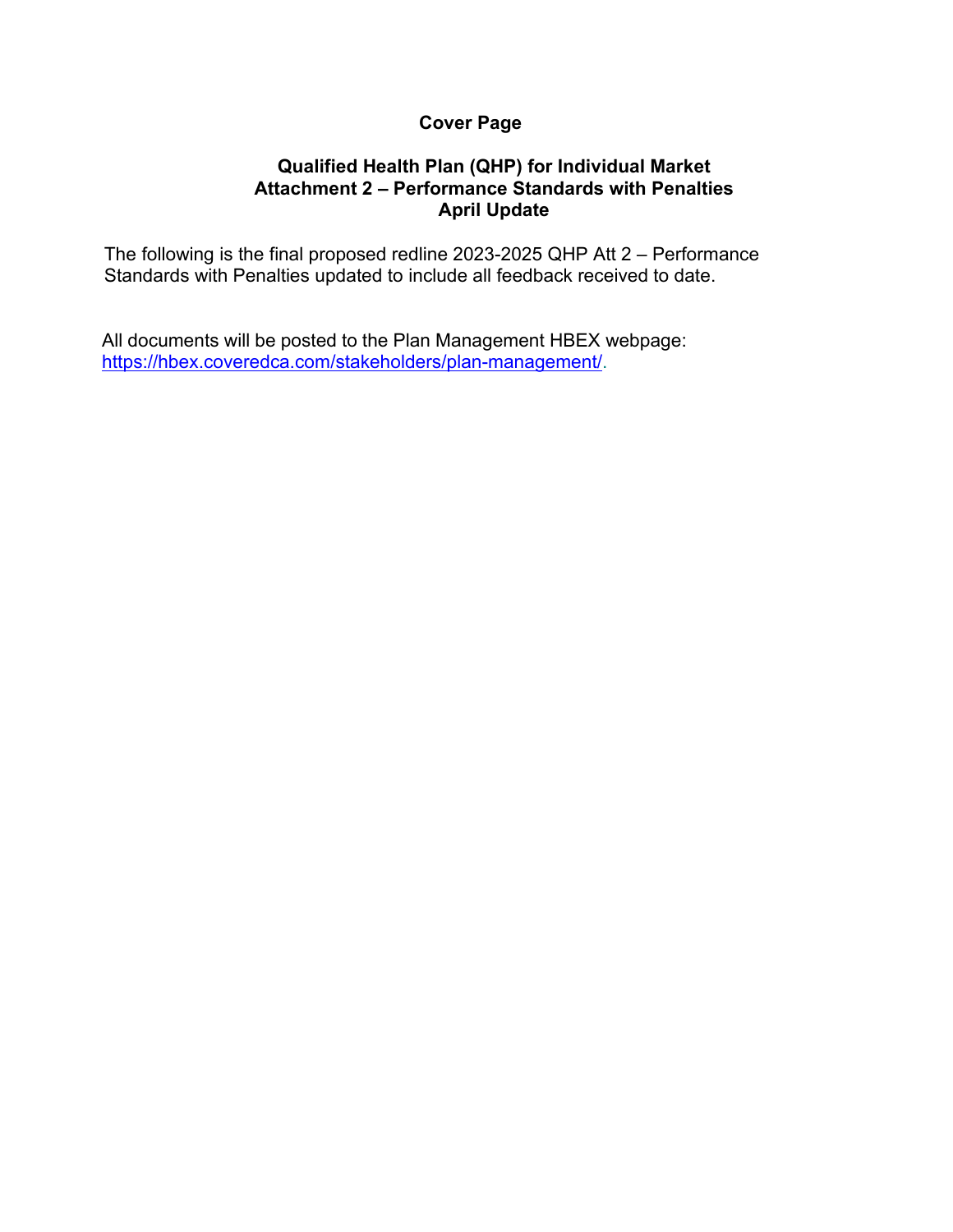### **Attachment 2 – Performance Standards with Penalties**

In this 2023-2025 QHP Issuer Contract, Covered California is implementing the Quality Transformation Initiative as the main financial incentive for quality and health equity performance and improvement. This Attachment 2 – Performance Standards with Penalties captures specifies performance standards in the areas of health disparities, payment strategies, enrollee experience, data quality and completeness, and oral health, that are critical to Covered California meeting its mission.

This table represents a summary of the Performance Standards with Penalties which are detailed further in this Attachment:

| <b>Performance Standards with Penalties</b> |                                                   | <b>Percent of At-</b> | <b>Percent of At-</b> | <b>Percent of At-</b> |
|---------------------------------------------|---------------------------------------------------|-----------------------|-----------------------|-----------------------|
|                                             |                                                   | <b>Risk Amount</b>    | <b>Risk Amount</b>    | <b>Risk Amount</b>    |
|                                             |                                                   | 2023                  | 2024                  | 2025                  |
| <b>Health</b>                               | 1. Reducing Health Disparities: Demographic Data  | 10%                   | 5%                    | 5%                    |
| <b>Disparities</b>                          | Collection - Enrollee Race and Ethnicity Self-    |                       |                       |                       |
|                                             | <b>Identification</b>                             |                       |                       |                       |
|                                             | 2. Reducing Health Disparities: Demographic Data  | 10% (for              | 5%                    | 5%                    |
|                                             | Collection - Enrollee Spoken and Written Language | reporting)            |                       |                       |
|                                             | 3. Reducing Health Disparities: Disparities       | 10%                   | 10%                   | 10%                   |
|                                             | <b>Reduction Intervention</b>                     |                       |                       |                       |
|                                             | 4. National Committee for Quality Assurance       | $0\%$                 | 10%                   | 10%                   |
|                                             | (NCQA) Health Equity Accreditation                |                       |                       |                       |
| <b>Payment</b>                              | 5. Primary Care Payment                           | 10%                   | 10%                   | 10%                   |
|                                             |                                                   | 10% (for              | 5%                    | 5%                    |
|                                             | 6. Primary Care Spend                             | reporting)            |                       |                       |
|                                             |                                                   | 10% (for              | 10%                   | 10%                   |
|                                             | 7. Payment to Support Networks Based on Value     | reporting)            |                       |                       |
| <b>Enrollee</b>                             | 8. Quality Rating System (QRS) QHP Enrollee       | 20%                   | 20%                   | 20%                   |
| <b>Experience</b>                           | <b>Experience Summary Indicator Rating</b>        |                       |                       |                       |
| <b>Data</b>                                 | 9. Healthcare Evidence Initiative (HEI) Data      | 20%                   | 20%                   | 20%                   |
|                                             | Submission                                        |                       |                       |                       |
| <b>Oral Health</b>                          | 10. Dental Quality Alliance (DQA) Pediatric       | $0\%$                 | 5%                    | 5%                    |
|                                             | Measure Set                                       |                       |                       |                       |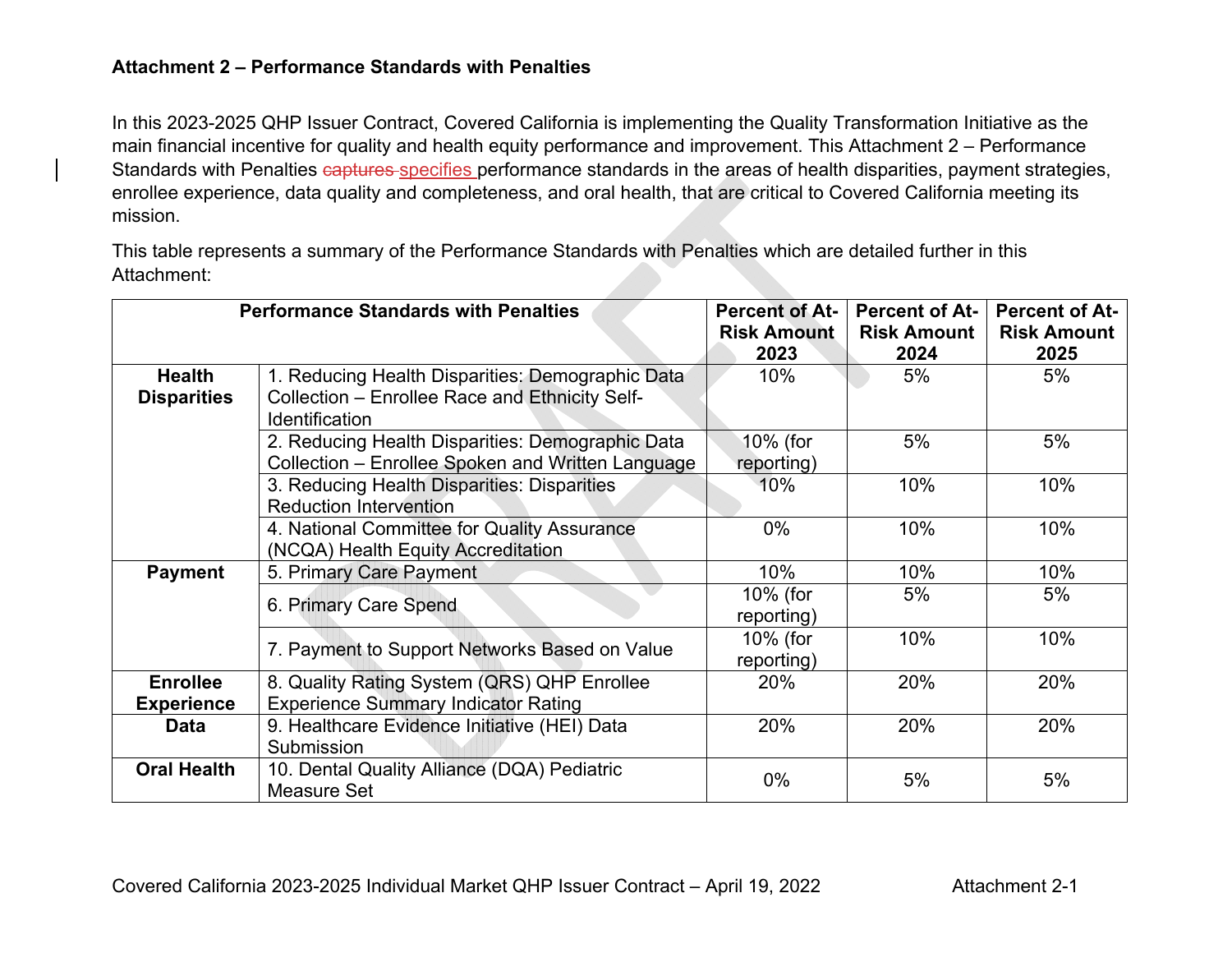### **Attachment 2 – Performance Standards with Penalties**

During the term of this Agreement, Contractor shall meet or exceed the Performance Standards identified in this Attachment. Contractor shall be responsible for payment of penalties for Contractor's failure to meet the Performance Standards in accordance with the terms set forth in Section 6.1Article 7 of the Agreement and this Attachment. Contractor shall submit the data required by the Performance Standards by the date specified by Covered California. Some of the data required applies to a window of time. Some of the data represents a point in time. This measurement timing is described in more detail in the sections within this Attachment.

Contractor shall monitor and track its performance each month against the Performance Standards and provide Covered California with a detailed Monthly Performance Report in a mutually-agreeable format. Contractor must report on Covered California business only and report Contractor's Enrollees in Covered California for the Individual Exchange separate from Contractor's Enrollees in Covered California for Small Business. Except as otherwise specified below in the Performance Standards Table, the reporting period for each Performance Standard shall be one calendar month. All references to days Days shall be calendar days and references to time of day shall be to Pacific Standard Time.

If Contractor fails to meet any Performance Standard in any calendar month (whether or not the failure is excused), Covered California may request and Contractor shall (a) investigate and report on the root cause of the problem; (b) develop a corrective action plan (where applicable); (c) to the extent within Contractor's control, remedy the cause of the performance failure and resume meeting the affected Performance Standards; (d) implement and notify Covered California of measures taken by Contractor to prevent recurrences, if the performance failure is otherwise likely to recur; and (e) make written recommendations to Covered California for improvements in Contractor's procedures.

The total amount at risk for Contractor's failure to meet the Performance Standards is equal to 0.2% of the total Gross Premium for the applicable Plan Year (At-Risk Amount). Penalties will be determined on an annual basis at the end of each calendar year, based on Contractor's final year-end data for each Performance Standard. Where applicable, performance is assessed for each product (HMO, PPO, EPO) the Contractor offers. Penalties are weighted by enrollment in the product for Contractor's with multiple products. Covered California has specified below when the At-Risk Amount or the performance requirements differ by product.

Covered California will provide the Contractor an Initial Contractor Performance Standard Evaluation Report, covering preliminary year end data available, which Covered California will send to Contractor for review no later than February 28th of the following calendar year.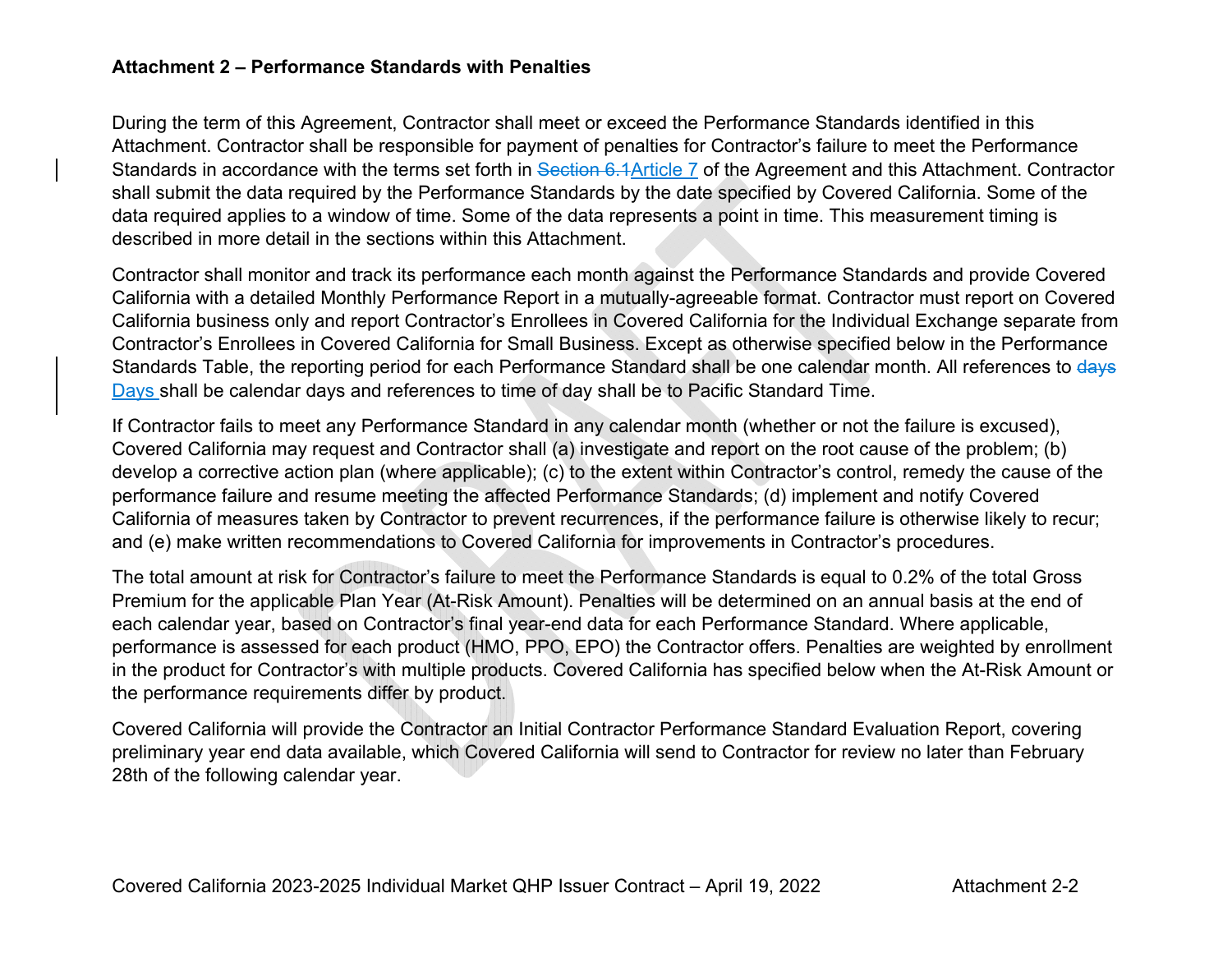### **Attachment 2 – Performance Standards with Penalties**

When the results of the Performance Standards are calculated, Covered California will provide Contractor with a Final Contractor Performance Standard Evaluation Report, along with an invoice, within sixty (60) calendar daysDays of receipt of the Performance Standards data requirements. Contractor shall remit payment to Covered California within thirty (30) calendar daysDays of receiving the Final Contractor Performance Measurement Evaluation Report and invoice.

If Contractor does not agree with either the Initial or Final Performance Standard Evaluation Report, Contractor may dispute the Report in writing within thirty (30) calendar daysDays of receipt of that Report. The written notification of dispute shall provide a detailed explanation of the basis for the dispute. Covered California shall review and provide a written response to Contractor's dispute within thirty (30) calendar daysDays of receipt of Contractor's notification of dispute. If the Contractor still disputes the findings of Covered California, Contractor may pursue additional remedies in accordance with Section 1213.1 of the Agreement.

Contractor shall not be responsible for any failure to meet a Performance Standard if and to the extent that the failure is excused pursuant to Section 4213.7 of the Agreement (Force Majeure), or the parties agree that the lack of compliance is due to Covered California's failure to properly or timely perform (or cause to be properly or timely performed) any responsibility, duty, or other obligation under this Agreement, provided that Contractor timely notifies Covered California of the problem and uses commercially reasonable efforts to perform and meet the Performance Standards notwithstanding Covered California's failure to perform or delay in performing.

If Contractor wishes to avail itself of one of these exceptions, Contractor must notify Covered California in its response to the performance report identifying the failure to meet such Performance Standard. This response must include: (a) the identity of the Performance Standard that is subject to the exception, and (b) the circumstances that gave rise to the exception in sufficient detail to permit Covered California to evaluate whether Contractor's claim of exception is valid. Notwithstanding anything to the contrary herein, in no event shall any failure to meet a Customer Satisfaction Performance Standard fall within an exception.

The Parties may adjust, suspend, or add Performance Standards from time to time, upon written agreement of the parties, without an amendment to this contract.

Covered California and Contractor shall work together to periodically review and adjust the specific measures consistent with any applicable Federal regulations.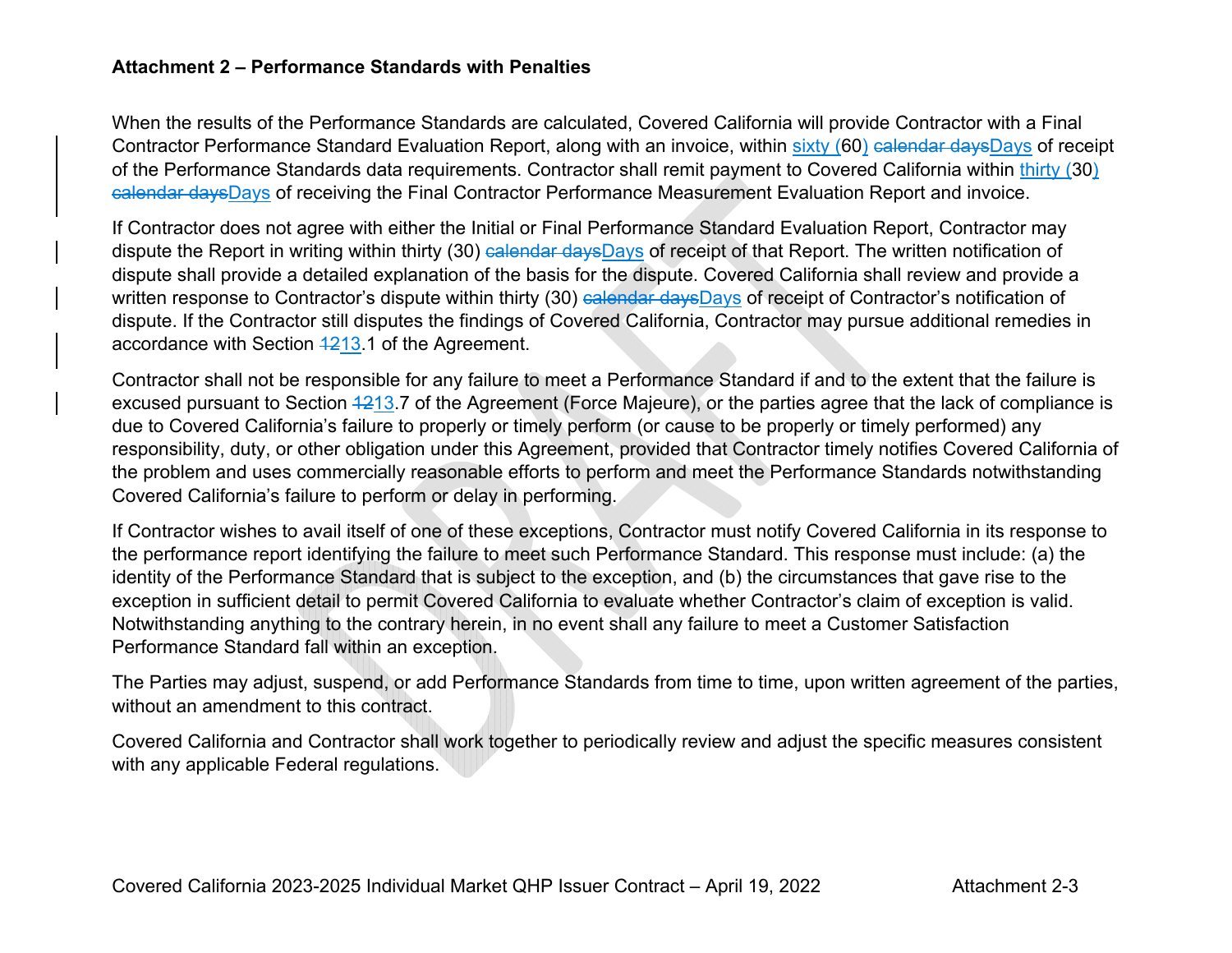### **Performance Standards with Penalties**

#### **Qualit y, Equit y, And Delivery S ystem Transformation Standards**

Definitions for Performance Standards: 1 – 7

Measurement Year: The calendar year that activity being assessed is performed.

Reporting Year: The calendar year that performance data is reported to Covered California.

Assessment Year: The calendar year that performance data is evaluated, and Measurement Year performance level is determined.

## **Performance Standard 1**

**1. Reducing Health Disparities: Demographic Data Collection – Enrollee Race and Ethnicity Self-Identification – Attachment 17, Article 1.01 and 1.02** 

Contractor must meet the target of eighty percent (80%) Enrollee self-reported race and ethnicity data for Enrollees. Contractor must demonstrate compliance by including valid race and ethnicity attributes for at least 80% of Enrollees in its Healthcare Evidence Initiative (HEI) data submissions.

Please note the following specifications:

a. See list of acceptable standard values in separate methodology document.

b. "Other", "mixed", "multi-racial", etc. values do apply toward meeting the 80% race and ethnicity standard.

c. "Null", "blank", "missing", "unknown", "not reported", "decline to state", etc. values DO NOT apply toward meeting the 80% race and ethnicit y standard.

**a) If Contractor was contracted with Covered California in Plan Year 2022,** Contractor must meet the target of eighty percent (80%) Enrollee self-reported race and ethnicity data for Enrollees. Contractor must demonstrate compliance by including valid race and ethnicity attributes for at least 80% of Enrollees in its Healthcare Evidence Initiative (HEI) data submissions.

Please note the following specifications:

a. See list of acceptable standard values in separate methodology document.

b. "Other", "mixed", "multi-racial", etc. values do apply toward meeting the 80% race and ethnicity standard.

c. "Null", "blank", "missing", "unknown", "not reported", "decline to state", etc. values DO NOT apply toward meeting the 80% race and ethnicity standard.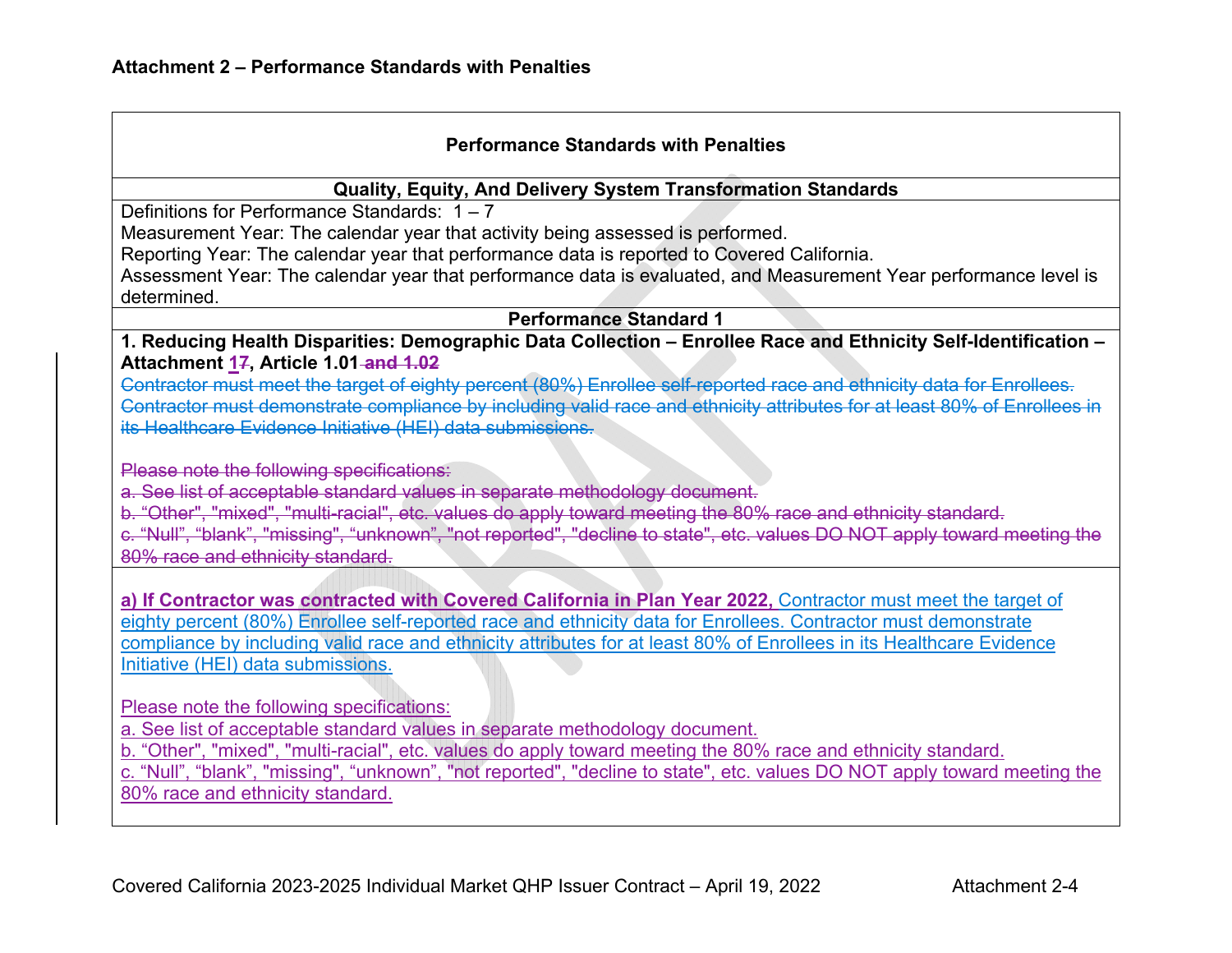| <b>Measurement Year 2023</b>                                                                                                                                           | <b>Measurement Year 2024</b>                                                                                                                                                                                                              | <b>Measurement Year 2025</b>                                                                                      |  |  |  |
|------------------------------------------------------------------------------------------------------------------------------------------------------------------------|-------------------------------------------------------------------------------------------------------------------------------------------------------------------------------------------------------------------------------------------|-------------------------------------------------------------------------------------------------------------------|--|--|--|
| Contractor does not meet the 80%                                                                                                                                       | Contractor does not meet the 80%                                                                                                                                                                                                          | Contractor does not meet the 80% target                                                                           |  |  |  |
| standard for self-reported racial and                                                                                                                                  | target for self-reported racial and                                                                                                                                                                                                       | for self-reported racial and ethnic data                                                                          |  |  |  |
| ethnic data for Enrollees: 10%                                                                                                                                         | ethnic data for Enrollees: 5% penalty                                                                                                                                                                                                     | for Enrollees: 5% penalty                                                                                         |  |  |  |
| penalty                                                                                                                                                                | Contractor meets the 80% target for                                                                                                                                                                                                       | Contractor meets the 80% target for self-                                                                         |  |  |  |
| Contractor meets the 80% standard                                                                                                                                      | self-reported racial and ethnic data for                                                                                                                                                                                                  | reported racial and ethnic data for                                                                               |  |  |  |
| for self-reported racial and ethnic                                                                                                                                    | Enrollees: no penalty                                                                                                                                                                                                                     | Enrollees: no penalty                                                                                             |  |  |  |
| data for Enrollees: no penalty                                                                                                                                         |                                                                                                                                                                                                                                           |                                                                                                                   |  |  |  |
|                                                                                                                                                                        |                                                                                                                                                                                                                                           |                                                                                                                   |  |  |  |
|                                                                                                                                                                        |                                                                                                                                                                                                                                           | b) If Contractor was not contracted with Covered California in Plan Year 2022, Contractor must meet the target of |  |  |  |
|                                                                                                                                                                        | eighty percent (80%) Enrollee self-reported race and ethnicity data for Enrollees by Plan Year 2024. Contractor must<br>establish a baseline for collection of self-identified race and ethnicity data by Plan Year 2023. Contractor must |                                                                                                                   |  |  |  |
|                                                                                                                                                                        |                                                                                                                                                                                                                                           |                                                                                                                   |  |  |  |
| demonstrate compliance by including valid race and ethnicity attributes for at least 80% of Enrollees in its Healthcare<br>Evidence Initiative (HEI) data submissions. |                                                                                                                                                                                                                                           |                                                                                                                   |  |  |  |
|                                                                                                                                                                        |                                                                                                                                                                                                                                           |                                                                                                                   |  |  |  |
| Please note the following specifications:                                                                                                                              |                                                                                                                                                                                                                                           |                                                                                                                   |  |  |  |
| a. See list of acceptable standard values in separate methodology document.                                                                                            |                                                                                                                                                                                                                                           |                                                                                                                   |  |  |  |
| b. "Other", "mixed", "multi-racial", etc. values do apply toward meeting the 80% race and ethnicity standard.                                                          |                                                                                                                                                                                                                                           |                                                                                                                   |  |  |  |
| c. "Null", "blank", "missing", "unknown", "not reported", "decline to state", etc. values DO NOT apply toward meeting the                                              |                                                                                                                                                                                                                                           |                                                                                                                   |  |  |  |
| 80% race and ethnicity standard.                                                                                                                                       |                                                                                                                                                                                                                                           |                                                                                                                   |  |  |  |
| <b>Measurement Year 2023</b>                                                                                                                                           | <b>Measurement Year 2024</b>                                                                                                                                                                                                              | <b>Measurement Year 2025</b>                                                                                      |  |  |  |
|                                                                                                                                                                        |                                                                                                                                                                                                                                           |                                                                                                                   |  |  |  |
| Contractor does not establish a                                                                                                                                        | Contractor does not meet the 80%                                                                                                                                                                                                          | Contractor does not meet the 80% target                                                                           |  |  |  |
| baseline for collection of self-                                                                                                                                       | target for self-reported racial and                                                                                                                                                                                                       | for self-reported racial and ethnic data                                                                          |  |  |  |
| identified race and ethnicity data:<br>10% penalty                                                                                                                     | ethnic data for Enrollees: 5% penalty                                                                                                                                                                                                     | for Enrollees: 5% penalty                                                                                         |  |  |  |
|                                                                                                                                                                        | Contractor meets the 80% target for                                                                                                                                                                                                       | Contractor meets the 80% target for self-                                                                         |  |  |  |
|                                                                                                                                                                        | self-reported racial and ethnic data for                                                                                                                                                                                                  | reported racial and ethnic data for                                                                               |  |  |  |
|                                                                                                                                                                        | <b>Enrollees: no penalty</b>                                                                                                                                                                                                              | <b>Enrollees: no penalty</b>                                                                                      |  |  |  |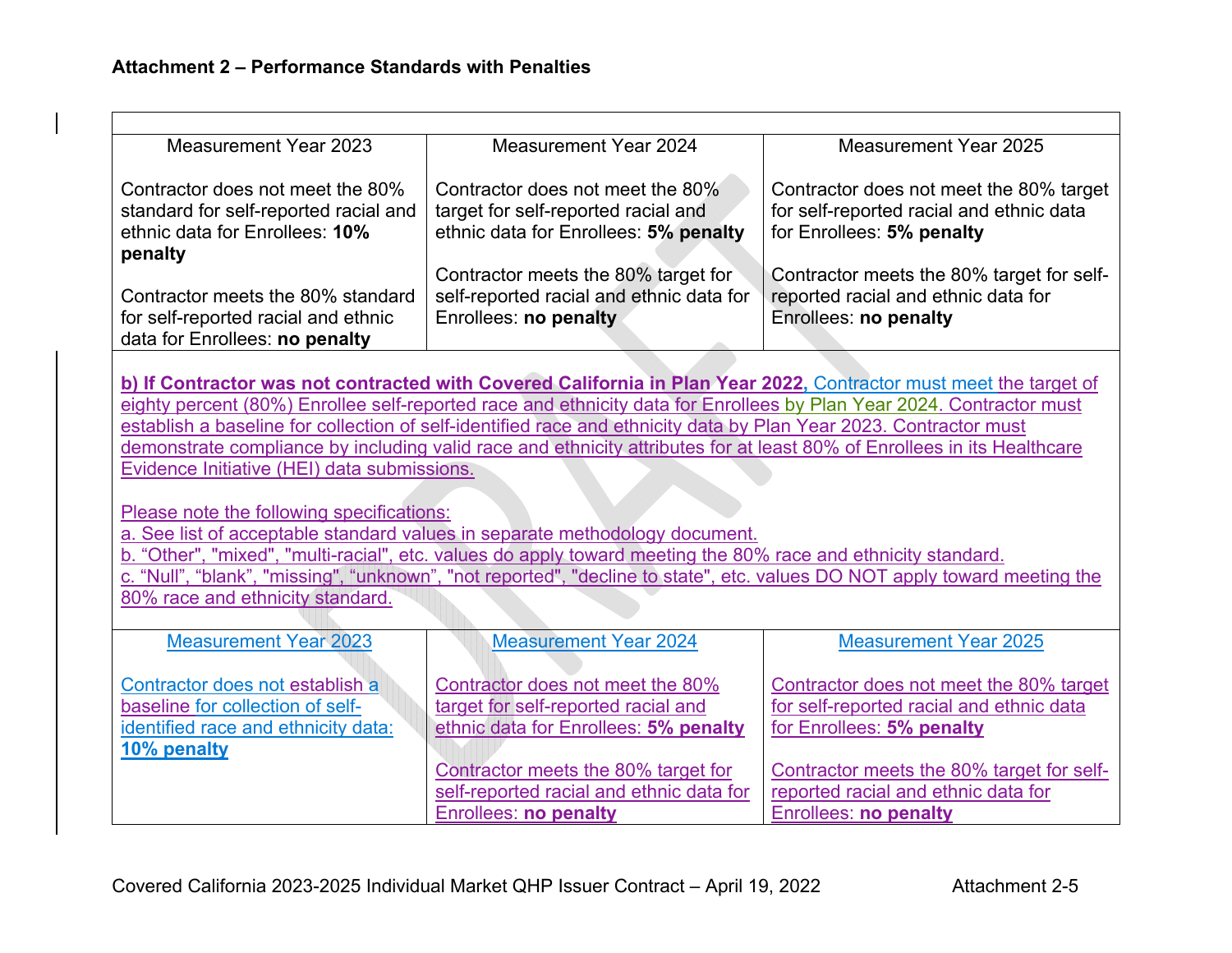| Contractor establishes a baseline<br>for collection of self-identified race<br>and ethnicity data: no penalty |  |
|---------------------------------------------------------------------------------------------------------------|--|
|                                                                                                               |  |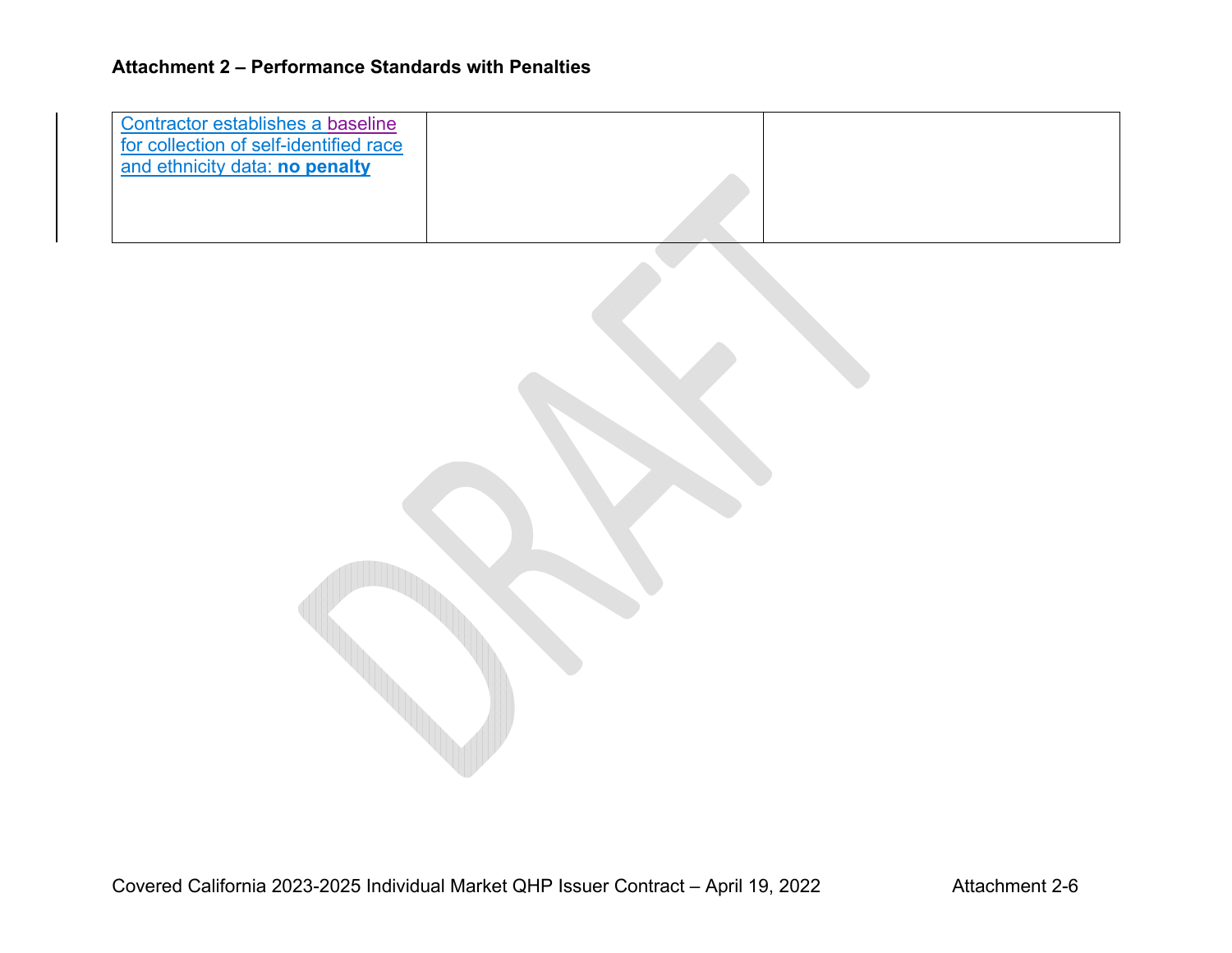| <b>Performance Standards with Penalties</b>                                                                                                                                                                                                                                                                                                                                                                           |                                                                                                                                                                                                                                                                                               |                                                                                                                                                                                                                                                                                                                     |  |
|-----------------------------------------------------------------------------------------------------------------------------------------------------------------------------------------------------------------------------------------------------------------------------------------------------------------------------------------------------------------------------------------------------------------------|-----------------------------------------------------------------------------------------------------------------------------------------------------------------------------------------------------------------------------------------------------------------------------------------------|---------------------------------------------------------------------------------------------------------------------------------------------------------------------------------------------------------------------------------------------------------------------------------------------------------------------|--|
|                                                                                                                                                                                                                                                                                                                                                                                                                       | Quality, Equity, And Delivery System Transformation Standards                                                                                                                                                                                                                                 |                                                                                                                                                                                                                                                                                                                     |  |
|                                                                                                                                                                                                                                                                                                                                                                                                                       | <b>Performance Standard 2</b>                                                                                                                                                                                                                                                                 |                                                                                                                                                                                                                                                                                                                     |  |
| Attachment 17, Article 1.01                                                                                                                                                                                                                                                                                                                                                                                           | 2. Reducing Health Disparities: Demographic Data Collection - Enrollee Spoken and Written Language -                                                                                                                                                                                          |                                                                                                                                                                                                                                                                                                                     |  |
| Contractor must include valid spoken and written language attributes for Enrollees in its HEI submissions for 2023 and<br>must meet the negotiated annual standard for self-reported spoken and written language in 2024 and 2025. Contractor<br>must demonstrate compliance by including valid spoken and written language attributes for Enrollees in its Healthcare<br>Evidence Initiative (HEI) data submissions. |                                                                                                                                                                                                                                                                                               |                                                                                                                                                                                                                                                                                                                     |  |
| Measurement Year 2023                                                                                                                                                                                                                                                                                                                                                                                                 | <b>Measurement Year 2024</b>                                                                                                                                                                                                                                                                  | <b>Measurement Year 2025</b>                                                                                                                                                                                                                                                                                        |  |
| Contractor does not include valid<br>spoken and written language<br>attributes for Enrollees in its HEI<br>submissions: 10% penalty                                                                                                                                                                                                                                                                                   | Contractor does not meet the<br>negotiated annualintermediate<br>standard for self-reported spoken<br>language for Enrollees: 2.5% penalty                                                                                                                                                    | Contractor does not meet the<br>negotiated annualintermediate<br>standard for self-reported spoken<br>language for Enrollees: 2.5% penalty                                                                                                                                                                          |  |
| Contractor includes valid spoken and<br>written language attributes for<br>Enrollees in its HEI submissions: no<br>penalty                                                                                                                                                                                                                                                                                            | Contractor does not meet the<br>negotiated annualintermediate<br>standard for self-reported written<br>language for Enrollees: 2.5% penalty<br>Contractor meets the negotiated<br>annual intermediate standard for self-<br>reported spoken and written language<br>for Enrollees: no penalty | Contractor does not meet the<br>negotiated annualintermediate<br>standard for self-reported written<br>language for Enrollees: 2.5% penalty<br>Contractor meets the negotiated<br>annual intermediate standard for self-<br>reported spoken and written language<br>for Covered California Enrollees: no<br>penalty |  |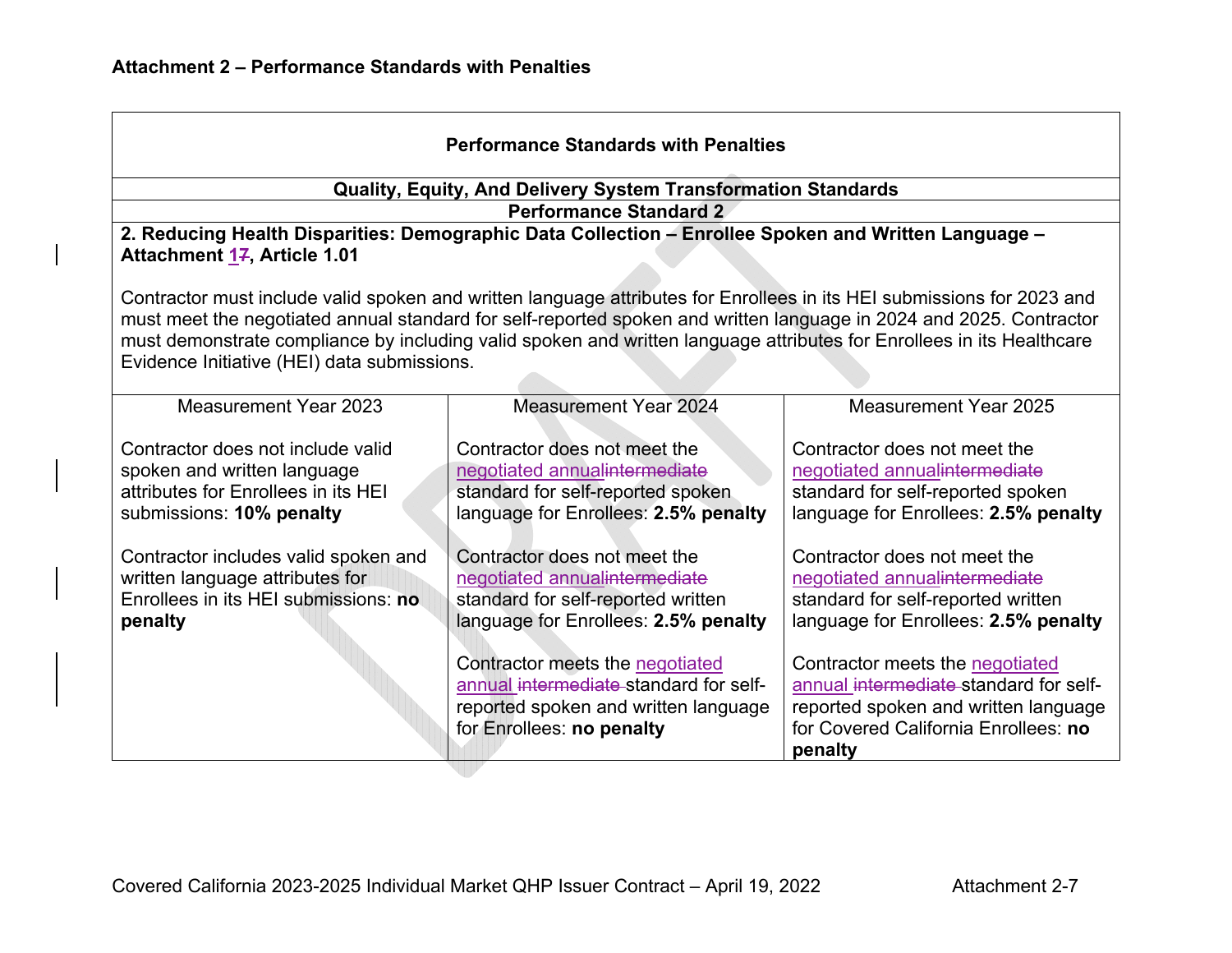| <b>Performance Standards with Penalties</b>                                                                                                                                                                                                                                                                                                                                                                                                                                                                                                                                            |                                                                                                         |                                                                                                         |  |  |  |
|----------------------------------------------------------------------------------------------------------------------------------------------------------------------------------------------------------------------------------------------------------------------------------------------------------------------------------------------------------------------------------------------------------------------------------------------------------------------------------------------------------------------------------------------------------------------------------------|---------------------------------------------------------------------------------------------------------|---------------------------------------------------------------------------------------------------------|--|--|--|
|                                                                                                                                                                                                                                                                                                                                                                                                                                                                                                                                                                                        | Quality, Equity, And Delivery System Transformation Standards                                           |                                                                                                         |  |  |  |
|                                                                                                                                                                                                                                                                                                                                                                                                                                                                                                                                                                                        | <b>Performance Standard 3</b>                                                                           |                                                                                                         |  |  |  |
| 3. Reducing Health Disparities: Disparities Reduction Intervention - Attachment 17, Article 1.03                                                                                                                                                                                                                                                                                                                                                                                                                                                                                       |                                                                                                         |                                                                                                         |  |  |  |
| Pursuant to Article 1.03 of Attachment 7, Contractor must demonstrate meaningful improvement for its selected<br>disparity measure for the intervention population based on the mutually agreed upon intervention proposal and target<br>improvement rate and by year-end 2025 demonstrate reduced disparity between intervention population and reference<br>population. Contractor must report progress, including analysis of outcomes and potential to scale or replicate<br>intervention, by submitting to Covered California-approved disparities intervention progress reports. |                                                                                                         |                                                                                                         |  |  |  |
| a) If Contractor was contracted with Covered California in Plan Years 2020, 2021, and 2022, pursuant to Article                                                                                                                                                                                                                                                                                                                                                                                                                                                                        |                                                                                                         |                                                                                                         |  |  |  |
| 1.03 of Attachment 1, Contractor must meet a multi-year disparity reduction target beginning Plan Year 2023 as                                                                                                                                                                                                                                                                                                                                                                                                                                                                         |                                                                                                         |                                                                                                         |  |  |  |
| specified below.                                                                                                                                                                                                                                                                                                                                                                                                                                                                                                                                                                       |                                                                                                         |                                                                                                         |  |  |  |
|                                                                                                                                                                                                                                                                                                                                                                                                                                                                                                                                                                                        |                                                                                                         |                                                                                                         |  |  |  |
| Measurement Year 2023                                                                                                                                                                                                                                                                                                                                                                                                                                                                                                                                                                  | <b>Measurement Year 2024</b>                                                                            | <b>Measurement Year 2025</b>                                                                            |  |  |  |
| Contractor does not meet disparity<br>reduction target for identified disparity<br>measure: 10% penalty                                                                                                                                                                                                                                                                                                                                                                                                                                                                                | Contractor does not meet disparity<br>reduction target for identified disparity<br>measure: 10% penalty | Contractor does not meet disparity<br>reduction target for identified<br>disparity measure: 10% penalty |  |  |  |
| Contractor meets disparity reduction<br>Contractor meets disparity reduction<br>Contractor meets disparity<br>target for identified disparity<br>reduction target for identified<br>target: no penalty<br>disparity measure: no penalty<br>measure: no penalty                                                                                                                                                                                                                                                                                                                         |                                                                                                         |                                                                                                         |  |  |  |
| b) If Contractor was contracted with Covered California in Plan Year 2022 but not 2021 or 2020, pursuant to                                                                                                                                                                                                                                                                                                                                                                                                                                                                            |                                                                                                         |                                                                                                         |  |  |  |
| Article 1.03 of Attachment 1, Contractor must meet a multi-year disparity reduction target beginning Plan Year 2025 and                                                                                                                                                                                                                                                                                                                                                                                                                                                                |                                                                                                         |                                                                                                         |  |  |  |
| must meet the performance levels for Plan Year 2023 and 2024 as specified below.                                                                                                                                                                                                                                                                                                                                                                                                                                                                                                       |                                                                                                         |                                                                                                         |  |  |  |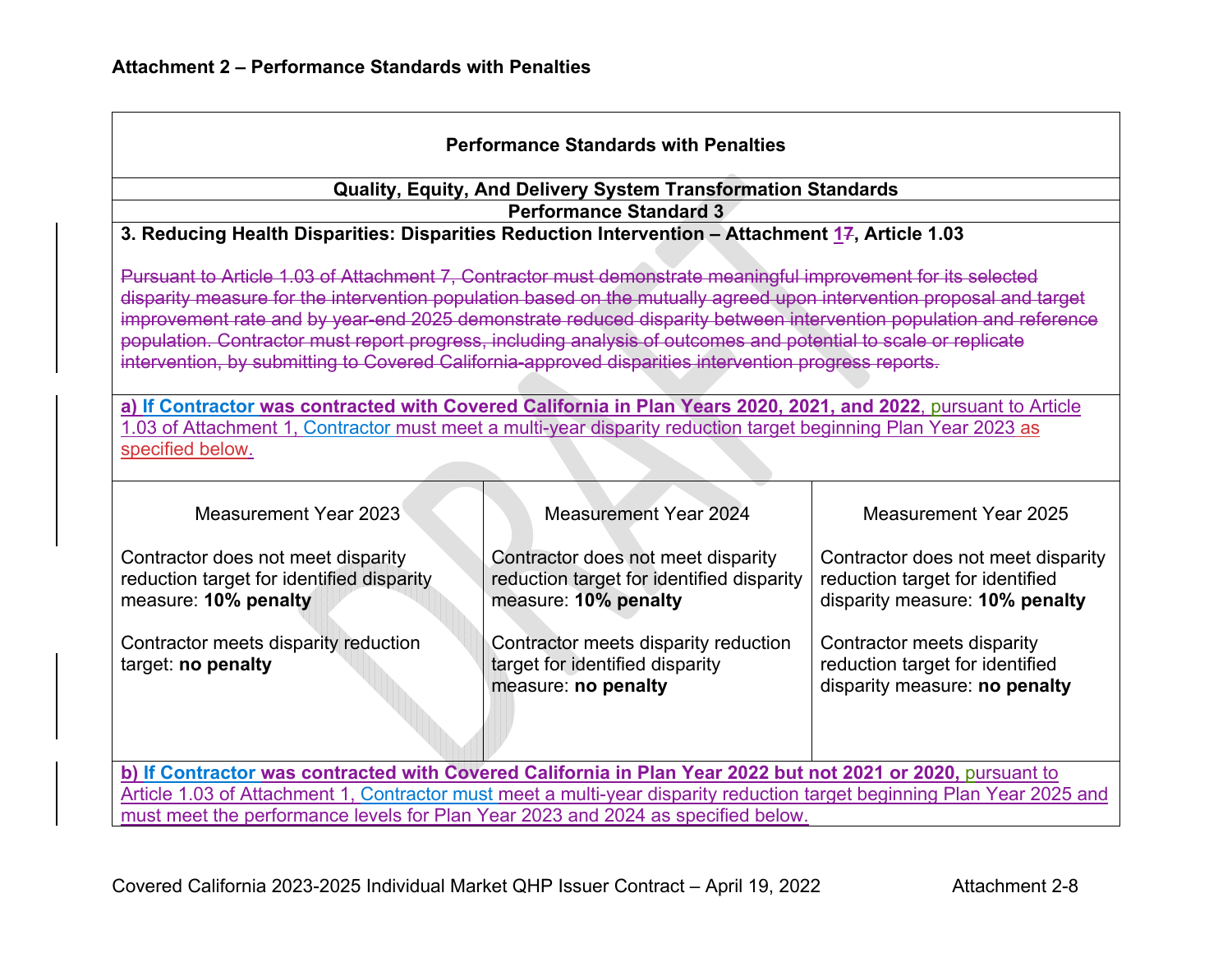| <b>Measurement Year 2023</b>                                                                                                                                                                                                                                  | <b>Measurement Year 2024</b>                                                                                                                                                                                                                                                                                                                                                                                                | <b>Measurement Year 2025</b>                                                                                                                                                                                     |  |  |
|---------------------------------------------------------------------------------------------------------------------------------------------------------------------------------------------------------------------------------------------------------------|-----------------------------------------------------------------------------------------------------------------------------------------------------------------------------------------------------------------------------------------------------------------------------------------------------------------------------------------------------------------------------------------------------------------------------|------------------------------------------------------------------------------------------------------------------------------------------------------------------------------------------------------------------|--|--|
| Contractor does not submit a disparity<br>reduction intervention proposal as<br>specified by Covered California: 10%<br>penalty<br>Contractor submits a disparity reduction<br>intervention proposal as specified by<br><b>Covered California: no penalty</b> | Contractor does not meet the quality<br>improvement target for the disparity<br>intervention population based on the<br>health disparity intervention proposal<br>approved by Covered California: 10%<br>penalty<br>Contractor meets the quality<br>improvement target for the disparity<br>intervention population based on the<br>health disparity intervention proposal<br>approved by Covered California: no<br>penalty | Contractor does not meet disparity<br>reduction target for identified<br>disparity measure: 10% penalty<br><b>Contractor meets disparity</b><br>reduction target for identified<br>disparity measure: no penalty |  |  |
|                                                                                                                                                                                                                                                               |                                                                                                                                                                                                                                                                                                                                                                                                                             |                                                                                                                                                                                                                  |  |  |
| c) For Contractors not described in 3a and 3b above, pursuant to Article 1.03 of Attachment 1, Contractor must                                                                                                                                                |                                                                                                                                                                                                                                                                                                                                                                                                                             |                                                                                                                                                                                                                  |  |  |
| meet the quality improvement target for the intervention population by Plan Year 2025 based on the intervention                                                                                                                                               |                                                                                                                                                                                                                                                                                                                                                                                                                             |                                                                                                                                                                                                                  |  |  |
| proposal and quality improvement target approved by Covered California.                                                                                                                                                                                       |                                                                                                                                                                                                                                                                                                                                                                                                                             |                                                                                                                                                                                                                  |  |  |
| <b>Measurement Year 2023</b>                                                                                                                                                                                                                                  | <b>Measurement Year 2024</b>                                                                                                                                                                                                                                                                                                                                                                                                | <b>Measurement Year 2025</b>                                                                                                                                                                                     |  |  |
| Contractor does not complete disparity                                                                                                                                                                                                                        | Contractor does not submit a                                                                                                                                                                                                                                                                                                                                                                                                | Contractor does not meet the                                                                                                                                                                                     |  |  |
| reduction intervention learning activities as                                                                                                                                                                                                                 | disparity reduction intervention                                                                                                                                                                                                                                                                                                                                                                                            | quality improvement target for the                                                                                                                                                                               |  |  |
| specified by Covered California and does                                                                                                                                                                                                                      | proposal as specified by Covered                                                                                                                                                                                                                                                                                                                                                                                            | disparity intervention population                                                                                                                                                                                |  |  |
| not meet mutually agreed upon                                                                                                                                                                                                                                 | California: 10% penalty                                                                                                                                                                                                                                                                                                                                                                                                     | based on the health disparities                                                                                                                                                                                  |  |  |
| milestone(s): 10% penalty                                                                                                                                                                                                                                     |                                                                                                                                                                                                                                                                                                                                                                                                                             | intervention proposal approved by                                                                                                                                                                                |  |  |
|                                                                                                                                                                                                                                                               | <b>Contractor submits a disparity</b>                                                                                                                                                                                                                                                                                                                                                                                       | <b>Covered California: 10% penalty</b>                                                                                                                                                                           |  |  |
| Contractor completes disparity reduction                                                                                                                                                                                                                      | reduction intervention proposal as                                                                                                                                                                                                                                                                                                                                                                                          |                                                                                                                                                                                                                  |  |  |
| intervention learning activities as specified                                                                                                                                                                                                                 | specified by Covered California: no                                                                                                                                                                                                                                                                                                                                                                                         | Contractor meets the quality<br>improvement target for the                                                                                                                                                       |  |  |
| <b>Covered California and meets mutually</b><br>agreed upon milestone(s): no penalty                                                                                                                                                                          | penalty                                                                                                                                                                                                                                                                                                                                                                                                                     | disparity intervention population                                                                                                                                                                                |  |  |
|                                                                                                                                                                                                                                                               |                                                                                                                                                                                                                                                                                                                                                                                                                             |                                                                                                                                                                                                                  |  |  |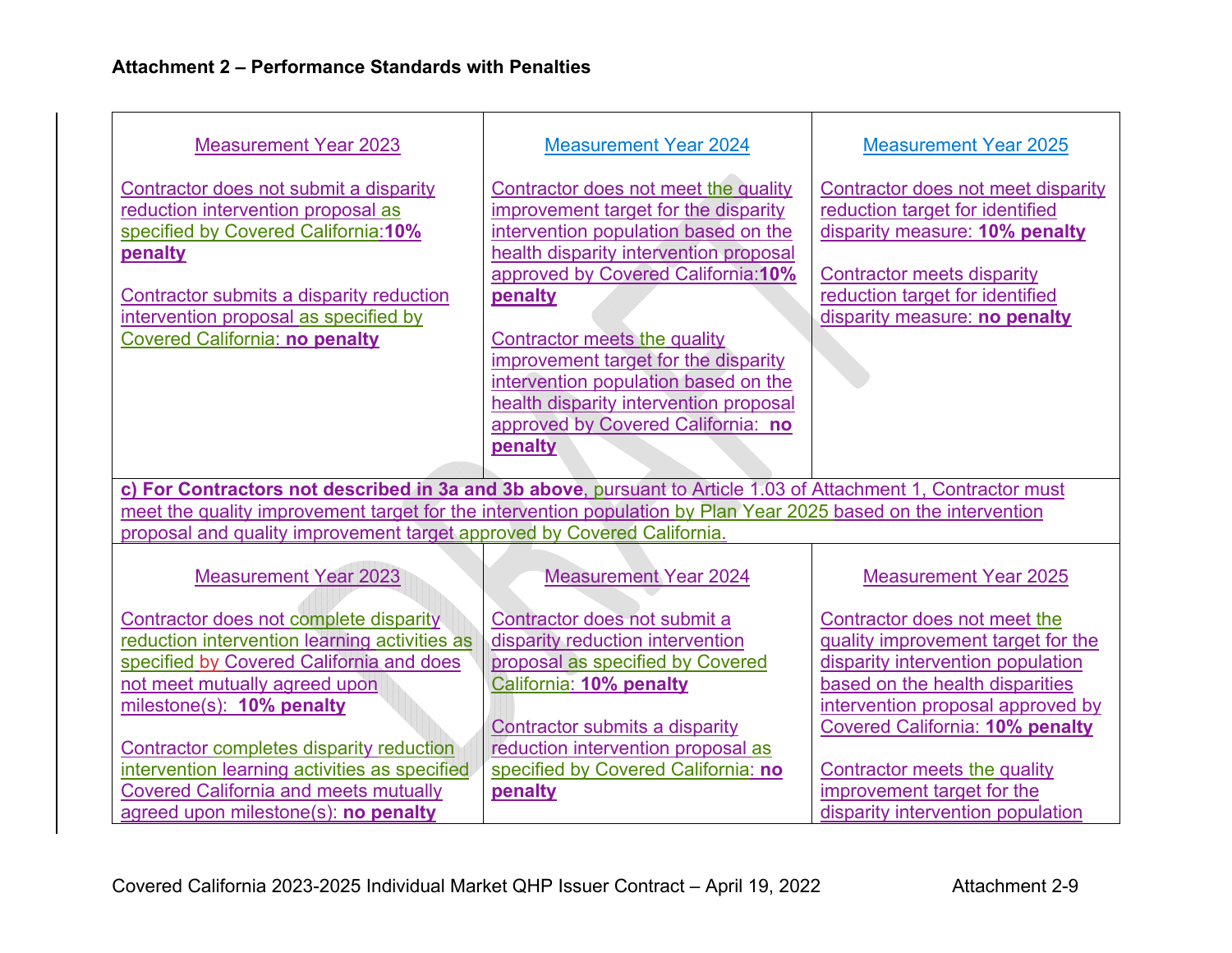|  | based on the health disparities<br>intervention proposal approved by<br>Covered California: no penalty |
|--|--------------------------------------------------------------------------------------------------------|
|  |                                                                                                        |
|  |                                                                                                        |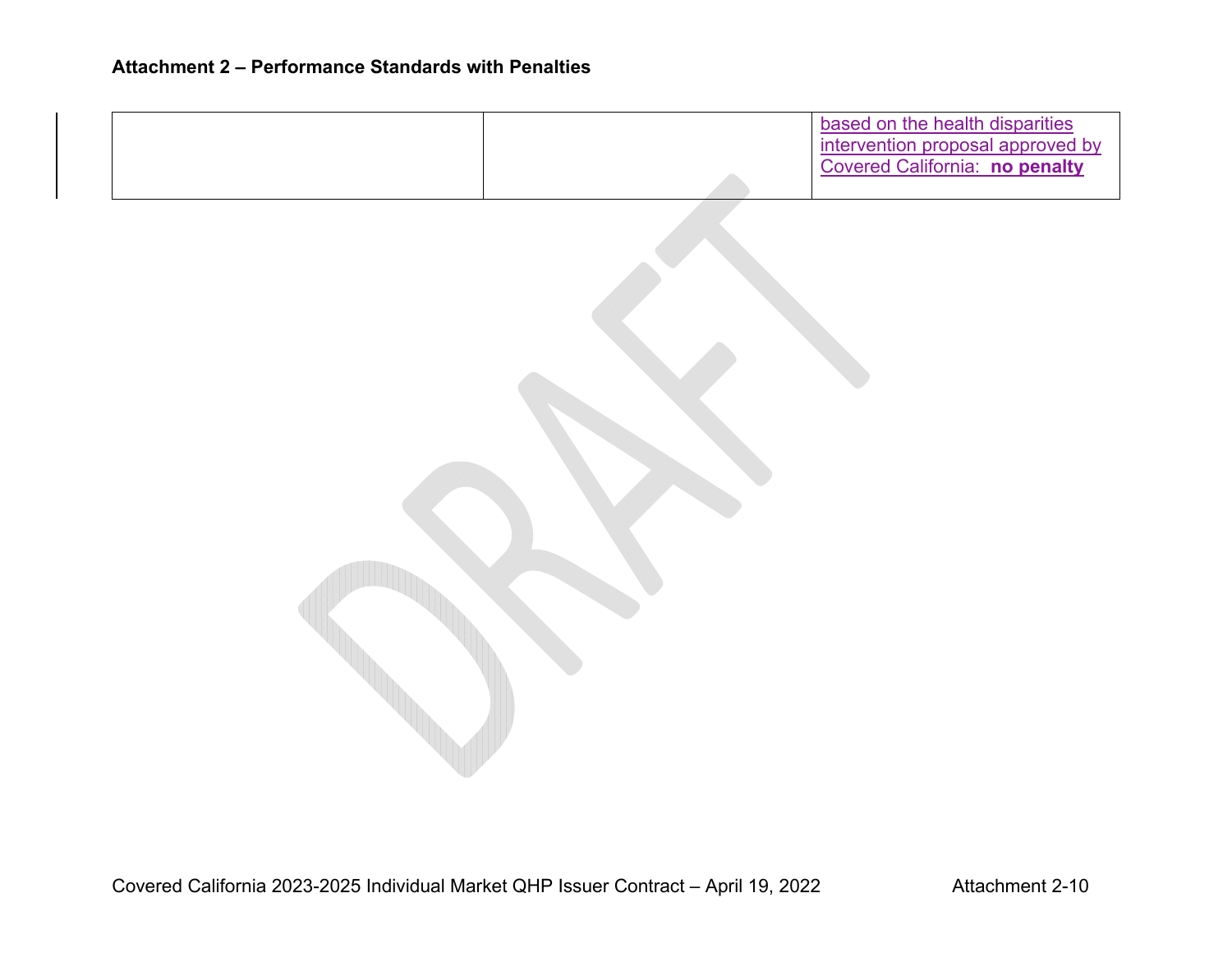| <b>Performance Standards with Penalties</b>                                                                                                |                                                                                                                                                                         |                                                                                                                                                             |  |  |
|--------------------------------------------------------------------------------------------------------------------------------------------|-------------------------------------------------------------------------------------------------------------------------------------------------------------------------|-------------------------------------------------------------------------------------------------------------------------------------------------------------|--|--|
|                                                                                                                                            | <b>Quality, Equity, And Delivery System Transformation Standards</b>                                                                                                    |                                                                                                                                                             |  |  |
|                                                                                                                                            | <b>Performance Standard 4</b>                                                                                                                                           |                                                                                                                                                             |  |  |
|                                                                                                                                            | 4. National Committee for Quality Assurance (NCQA) Health Equity Accreditation - Attachment 1, Article 1.04                                                             |                                                                                                                                                             |  |  |
|                                                                                                                                            |                                                                                                                                                                         |                                                                                                                                                             |  |  |
| Contractor must achieve and maintain NCQA Multicultural Health Care Distinction (MHCD) or Health Equity<br>Accreditation by year-end 2023. |                                                                                                                                                                         |                                                                                                                                                             |  |  |
| Measurement Year 2023                                                                                                                      | <b>Measurement Year 2024</b>                                                                                                                                            | <b>Measurement Year 2025</b>                                                                                                                                |  |  |
| No assessment.                                                                                                                             | Contractor fails to achieve or maintain<br>NCQA Health Equity Accreditation by<br>January 1, 2024 or fails to maintain<br>accreditation throughout 2024: 10%<br>penalty | Contractor fails to achieve NCQA<br>Health Equity Accreditation by<br>January 1, 2025 or fails to maintain<br>accreditation throughout 2025: 10%<br>penalty |  |  |
|                                                                                                                                            | Contractor achieves NCQA Health<br><b>Equity Accreditation and maintains</b><br>accreditation throughout 2024: no<br>penalty                                            | Contractor achieves NCQA Health<br><b>Equity Accreditation and maintains</b><br>accreditation throughout 2025: no<br>penalty                                |  |  |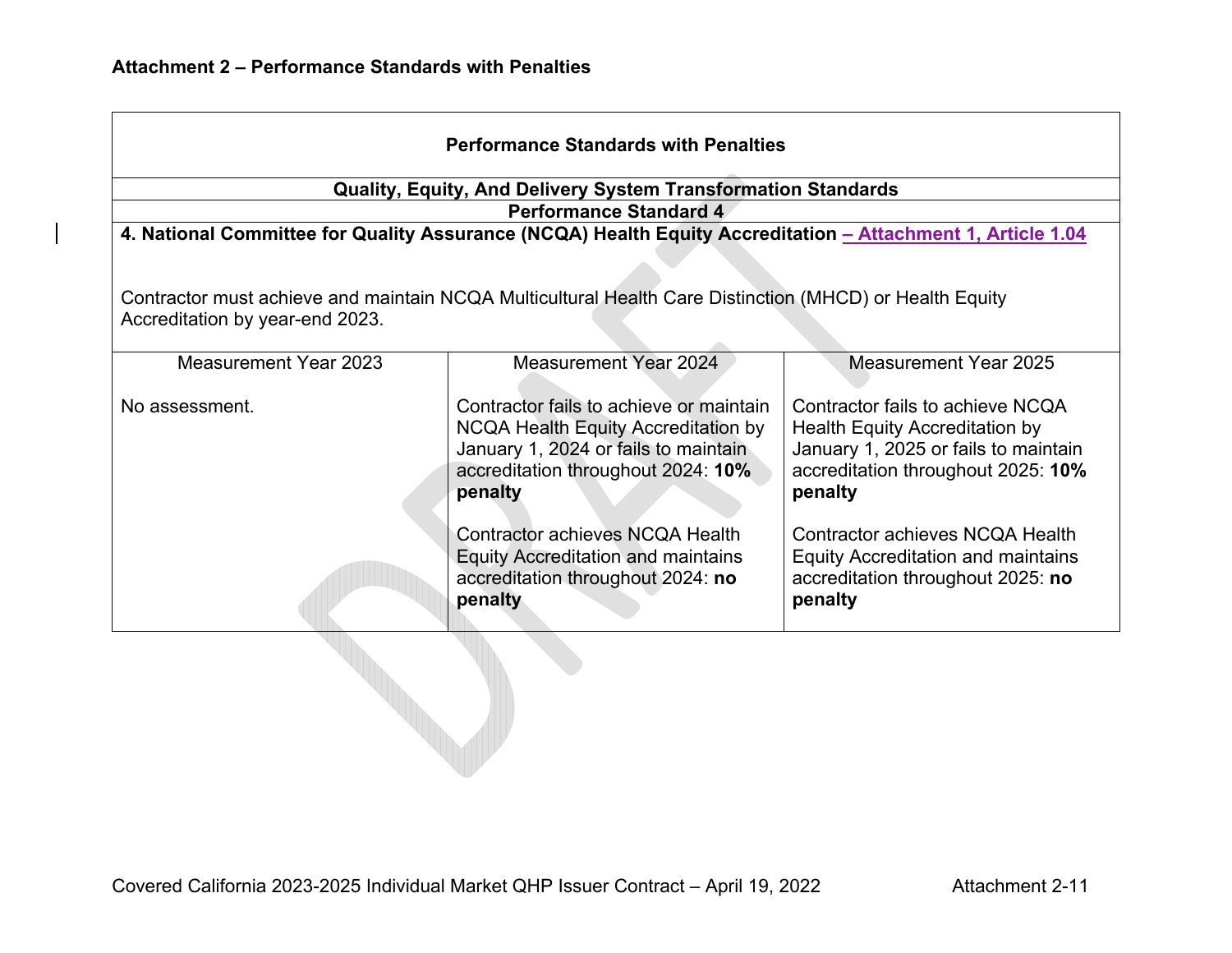| <b>Performance Standards with Penalties</b>                                                                                                                                                                                                                                                                                                                                                                                                                                                                                                                                    |                                                                                                                                                                  |                                                                                                                                                                  |  |  |
|--------------------------------------------------------------------------------------------------------------------------------------------------------------------------------------------------------------------------------------------------------------------------------------------------------------------------------------------------------------------------------------------------------------------------------------------------------------------------------------------------------------------------------------------------------------------------------|------------------------------------------------------------------------------------------------------------------------------------------------------------------|------------------------------------------------------------------------------------------------------------------------------------------------------------------|--|--|
|                                                                                                                                                                                                                                                                                                                                                                                                                                                                                                                                                                                | Quality, Equity, And Delivery System Transformation Standards                                                                                                    |                                                                                                                                                                  |  |  |
|                                                                                                                                                                                                                                                                                                                                                                                                                                                                                                                                                                                | <b>Performance Standard 5</b>                                                                                                                                    |                                                                                                                                                                  |  |  |
| 5. Primary Care Payment - Attachment 17, Article 4.01.3                                                                                                                                                                                                                                                                                                                                                                                                                                                                                                                        |                                                                                                                                                                  |                                                                                                                                                                  |  |  |
| Contractor must progressively expand and meet a minimum threshold for the number and percent of primary care<br>clinicians paid through the Health Care Payment Learning and Action Network Alternative Payment Model (HCP LAN<br>APM) categories of population-based payment (Category 4) or alternative payment models built on fee for service<br>structure such as shared savings (Category 3) for each measurement year. Contractor's payment models must provide<br>the revenue necessary for primary care clinicians to adopt accessible, data-driven, team-based care. |                                                                                                                                                                  |                                                                                                                                                                  |  |  |
| Measurement Year 2023                                                                                                                                                                                                                                                                                                                                                                                                                                                                                                                                                          | <b>Measurement Year 2024</b>                                                                                                                                     | <b>Measurement Year 2025</b>                                                                                                                                     |  |  |
| Contractor demonstrates that less<br>than 40% of primary care clinicians<br>are contracted under HCP LAN APM<br>Category 3 or Category 4: 10%<br>penalty                                                                                                                                                                                                                                                                                                                                                                                                                       | Contractor demonstrates that less<br>than 45% of primary care clinicians<br>are contracted under HCP LAN APM<br>Category 3 or Category 4: 10%<br>penalty         | Contractor demonstrates that that less<br>than 50% of primary care clinicians<br>are contracted under HCP LAN APM<br>Category 3 or Category 4: 10%<br>penalty    |  |  |
| Contractor demonstrates that 40% to<br>less than 50% of primary care<br>clinicians are contracted under HCP<br>LAN APM Category 3 or Category 4:<br>7.5% penalty                                                                                                                                                                                                                                                                                                                                                                                                               | Contractor demonstrates that 45% to<br>less than 55% of primary care<br>clinicians are contracted under HCP<br>LAN APM Category 3 or Category 4:<br>7.5% penalty | Contractor demonstrates that 50% to<br>less than 60% of primary care<br>clinicians are contracted under HCP<br>LAN APM Category 3 or Category 4:<br>7.5% penalty |  |  |
| Contractor demonstrates that 50% to<br>Contractor demonstrates that 55% to<br>Contractor demonstrates that 60% to<br>less than 60% of primary care<br>less than 65% of primary care<br>less than 70% of primary care<br>clinicians are contracted under HCP<br>clinicians are contracted under HCP<br>clinicians are contracted under HCP<br>LAN APM Category 3 or Category 4:<br>LAN APM Category 3 or Category 4:<br>LAN APM Category 3 or Category 4:<br>5% penalty<br>5% penalty<br>5% penalty                                                                             |                                                                                                                                                                  |                                                                                                                                                                  |  |  |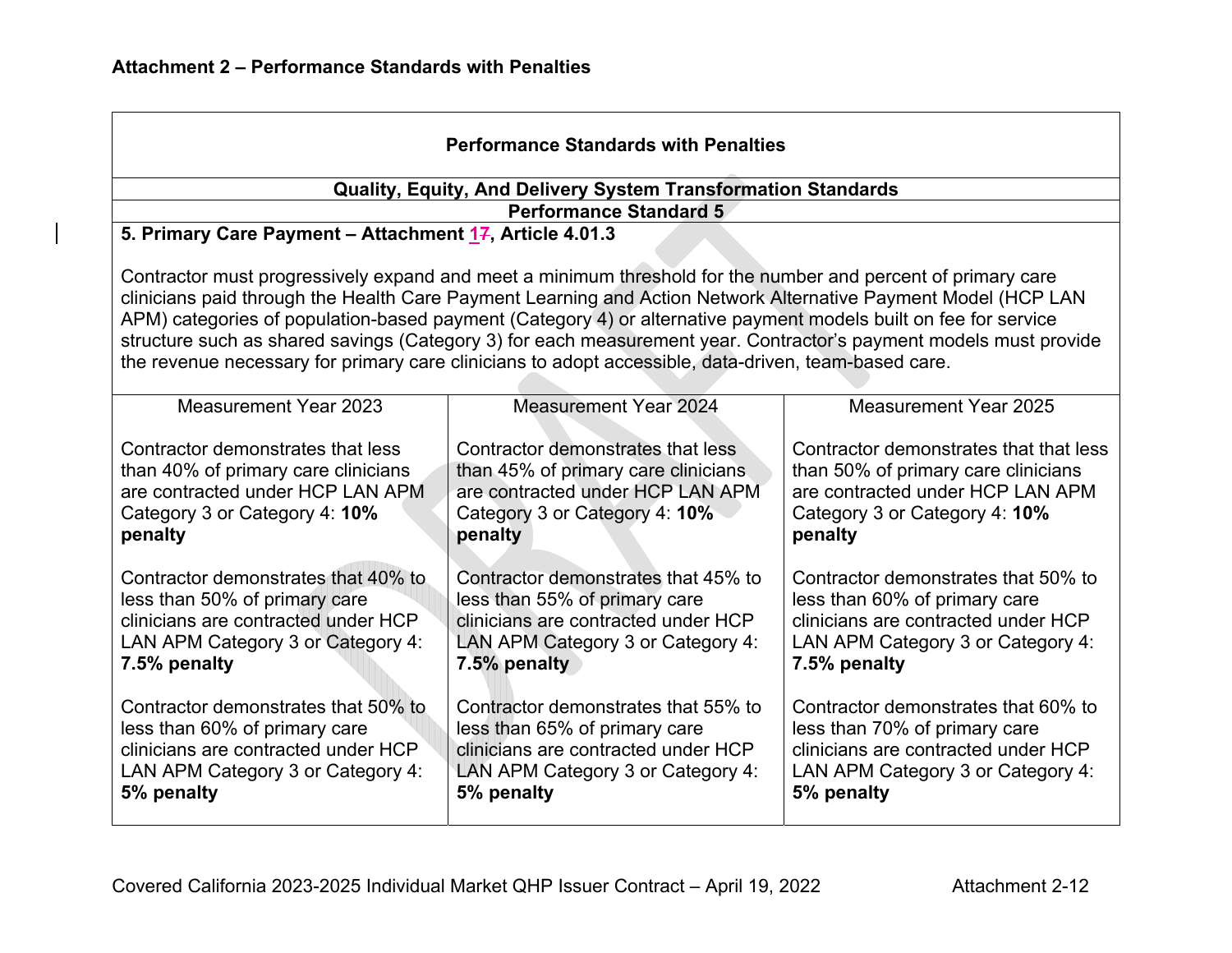| Contractor demonstrates that 60% or         | Contractor demonstrates that 65% or  | Contractor demonstrates that 70% or   |
|---------------------------------------------|--------------------------------------|---------------------------------------|
| more primary care clinicians are            | more primary care clinicians are     | ' more of primary care clinicians are |
| contracted under HCP LAN APM                | contracted under HCP LAN APM         | contracted under HCP LAN APM          |
| Category 3 or Category 4: <b>no penalty</b> | Category 3 or Category 4: no penalty | Category 3 or Category 4: no penalty  |
|                                             |                                      |                                       |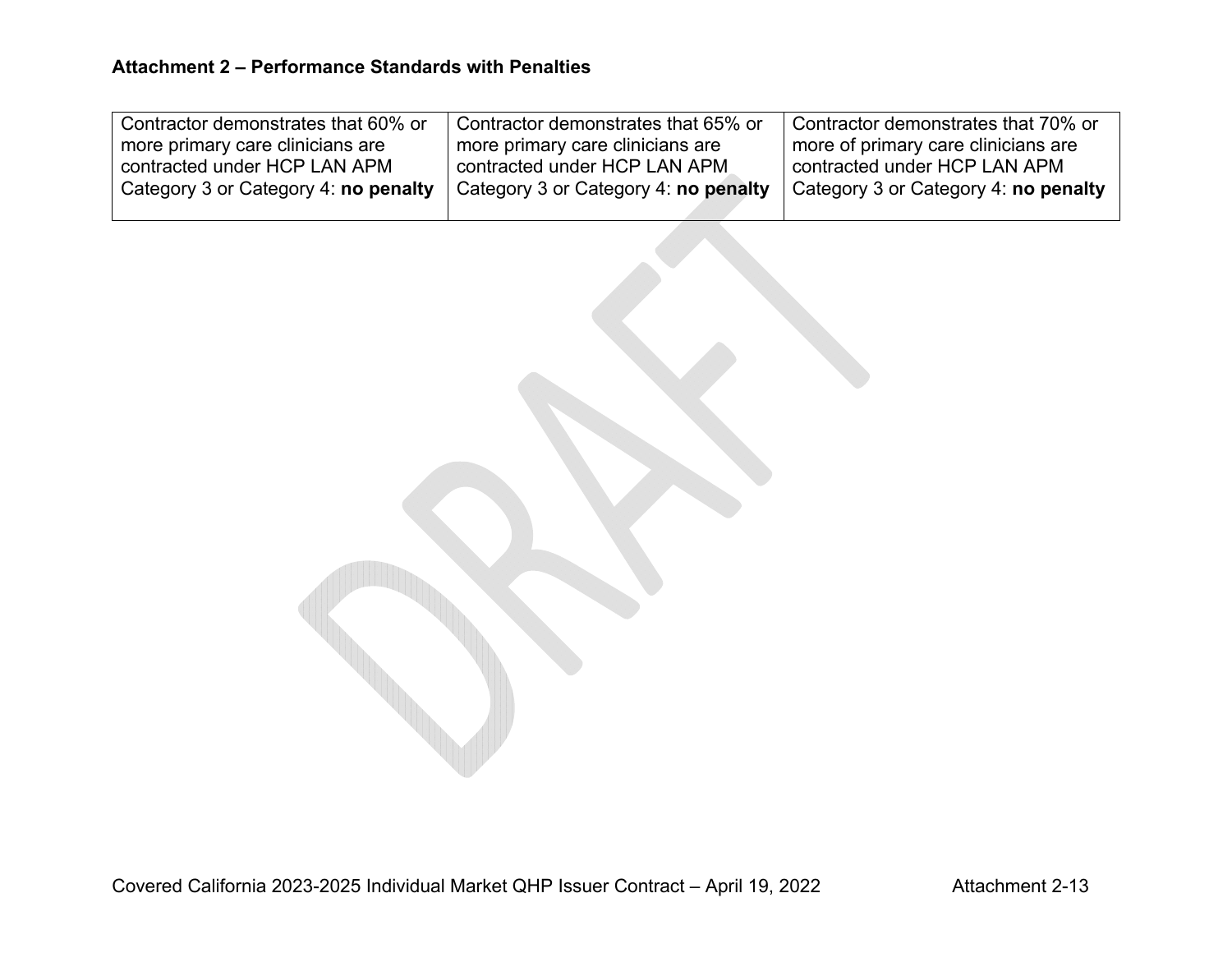| <b>Performance Standards with Penalties</b>                                                                                                                                                                                                                                                                                                                                             |                                                                                                |                                           |  |  |  |
|-----------------------------------------------------------------------------------------------------------------------------------------------------------------------------------------------------------------------------------------------------------------------------------------------------------------------------------------------------------------------------------------|------------------------------------------------------------------------------------------------|-------------------------------------------|--|--|--|
|                                                                                                                                                                                                                                                                                                                                                                                         | Quality, Equity, And Delivery System Transformation Standards<br><b>Performance Standard 6</b> |                                           |  |  |  |
| 6. Primary Care Spend - Attachment 17, Article 4.01.3                                                                                                                                                                                                                                                                                                                                   |                                                                                                |                                           |  |  |  |
| Contractor must report on total primary care spend, as defined by the Integrated Healthcare Association (IHA), and the<br>percent of spend within each Health Care Payment Learning and Action Network Alternative Payment Model (HCP<br>LAN APM) category. Contractor must report the percent of spend within each HCP LAN APM category compared to its<br>overall primary care spend. |                                                                                                |                                           |  |  |  |
| Measurement Year 2023                                                                                                                                                                                                                                                                                                                                                                   | <b>Measurement Year 2024</b>                                                                   | Measurement Year 2025                     |  |  |  |
| Contractor does not report on its total<br>primary care spend and the percent of<br>spend within each HCP LAN APM<br>category: 10% penalty                                                                                                                                                                                                                                              | Performance standards to be<br>developed.                                                      | Performance standards to be<br>developed. |  |  |  |
| Contractor reports on its total primary<br>care spend and the percent of spend<br>within each HCP LAN APM category:<br>no penalty                                                                                                                                                                                                                                                       |                                                                                                |                                           |  |  |  |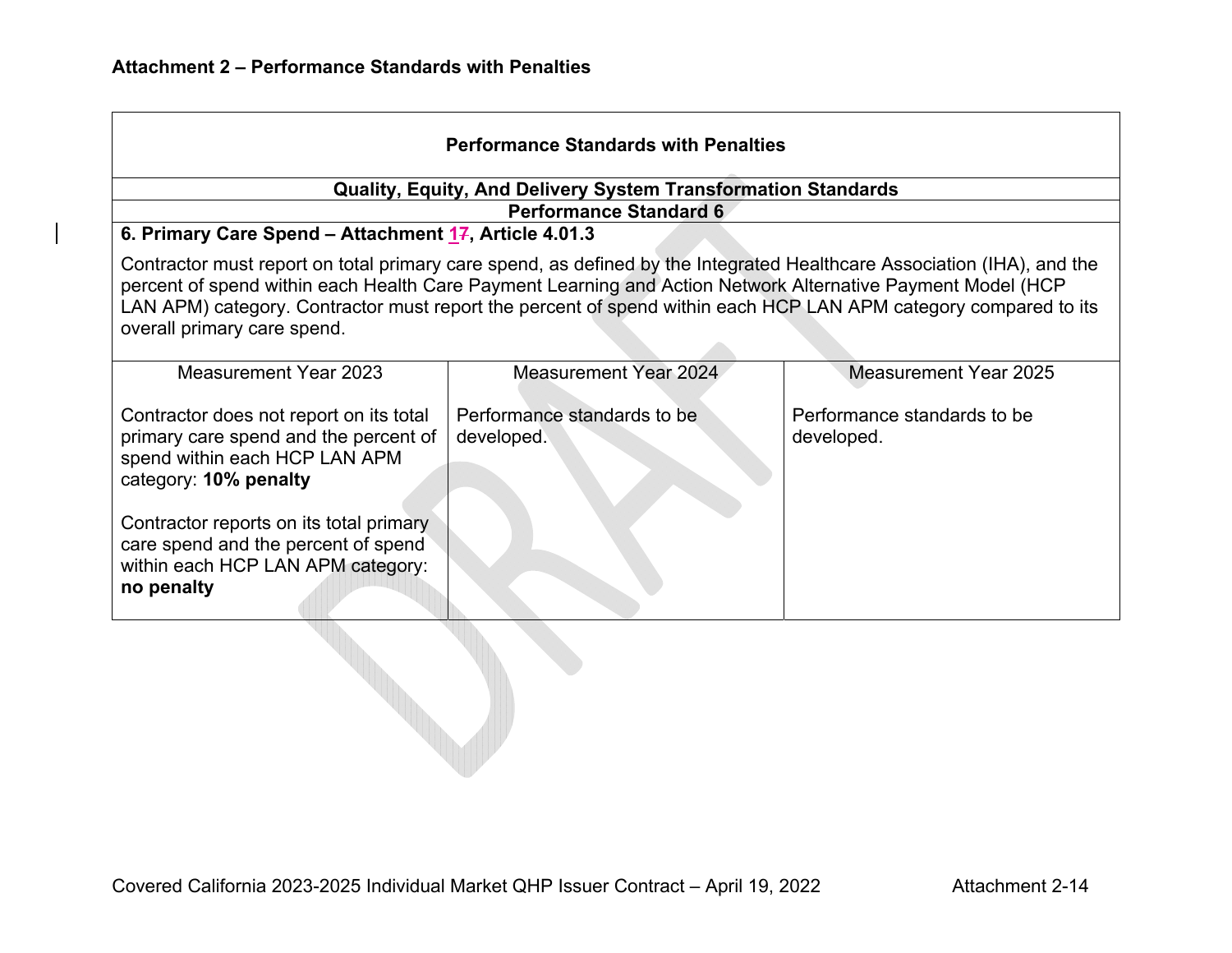| <b>Performance Standards with Penalties</b>                                                                                                                                                                                                                                                                                                                                                                                                                                                                                                                                  |                                                                                                                |                                           |  |  |
|------------------------------------------------------------------------------------------------------------------------------------------------------------------------------------------------------------------------------------------------------------------------------------------------------------------------------------------------------------------------------------------------------------------------------------------------------------------------------------------------------------------------------------------------------------------------------|----------------------------------------------------------------------------------------------------------------|-------------------------------------------|--|--|
|                                                                                                                                                                                                                                                                                                                                                                                                                                                                                                                                                                              | Quality, Equity, And Delivery System Transformation Standards                                                  |                                           |  |  |
|                                                                                                                                                                                                                                                                                                                                                                                                                                                                                                                                                                              | <b>Performance Standard 7</b><br>7. Payment to Support Networks Based on Value - Attachment 17, Article 4.03.2 |                                           |  |  |
| Contractor must report on its network payment models using the Health Care Payment Learning and Action Network<br>Alternative Payment Model (HCP LAN APM) categories of fee for service with no link to quality and value (Category 1),<br>fee for service with a link to quality and value (Category 2), alternative payment models built on a fee for service<br>structure such as shared savings (Category 3), and population-based payment (Category 4). Contractor must report<br>the percent of spend within each HCP LAN APM category compared to its overall budget. |                                                                                                                |                                           |  |  |
| Measurement Year 2023                                                                                                                                                                                                                                                                                                                                                                                                                                                                                                                                                        | <b>Measurement Year 2024</b>                                                                                   | Measurement Year 2025                     |  |  |
| Contractor does not report on its total<br>network spend and the percent of<br>spend within each HCP LAN APM<br>category: 10% penalty                                                                                                                                                                                                                                                                                                                                                                                                                                        | Performance standards to be<br>developed.                                                                      | Performance standards to be<br>developed. |  |  |
| Contractor reports on its total network<br>spend and the percent of spend within<br>each HCP LAN APM category: no<br>penalty                                                                                                                                                                                                                                                                                                                                                                                                                                                 |                                                                                                                |                                           |  |  |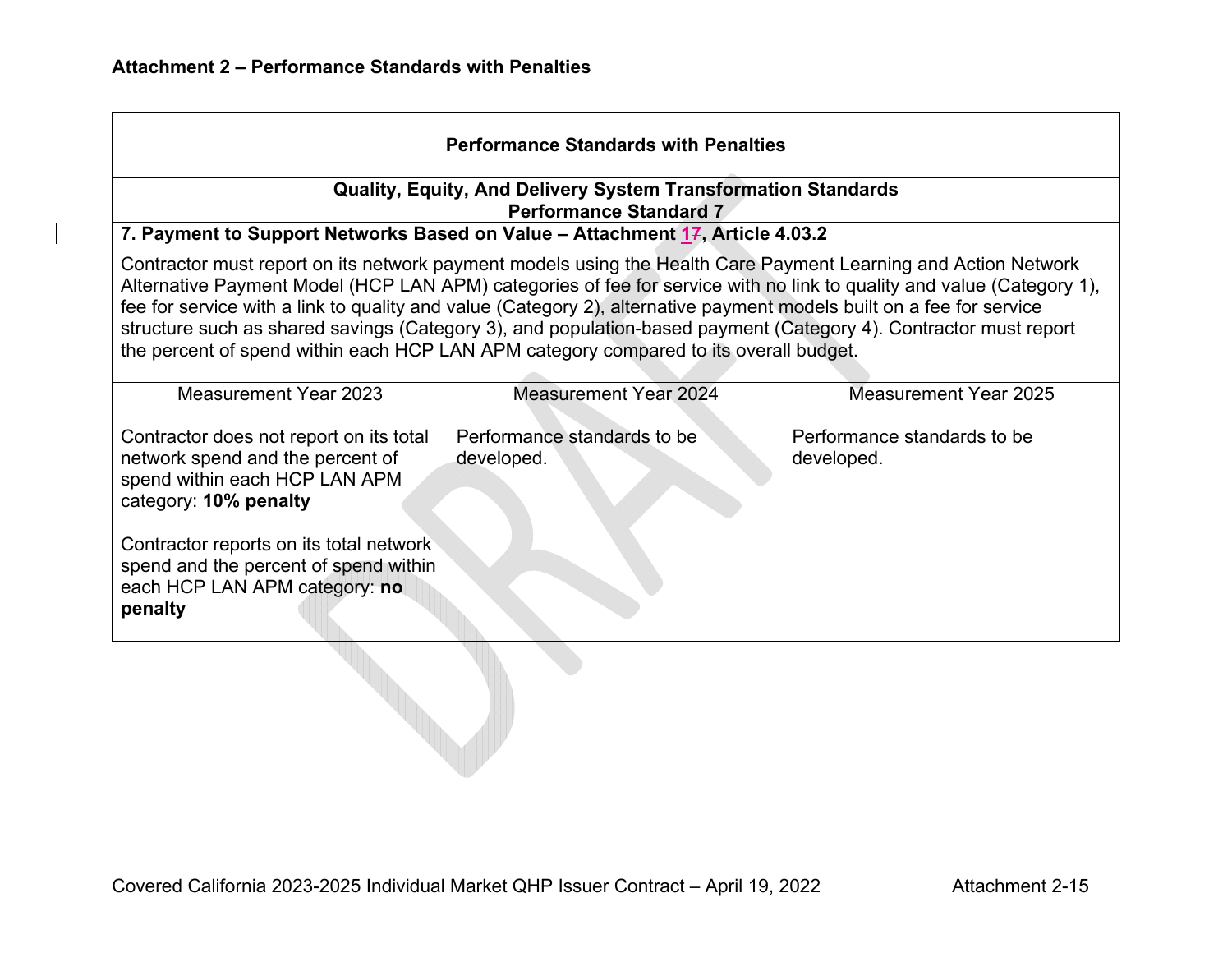| <b>Performance Standards with Penalties</b>                                                                                                                                                                                                                                                                                                                                                                                                                                                                                                                                                                                                                                                                                                                                                                                       |  |  |  |
|-----------------------------------------------------------------------------------------------------------------------------------------------------------------------------------------------------------------------------------------------------------------------------------------------------------------------------------------------------------------------------------------------------------------------------------------------------------------------------------------------------------------------------------------------------------------------------------------------------------------------------------------------------------------------------------------------------------------------------------------------------------------------------------------------------------------------------------|--|--|--|
| Quality, Equity, And Delivery System Transformation Standards                                                                                                                                                                                                                                                                                                                                                                                                                                                                                                                                                                                                                                                                                                                                                                     |  |  |  |
| <b>Performance Standard 8</b>                                                                                                                                                                                                                                                                                                                                                                                                                                                                                                                                                                                                                                                                                                                                                                                                     |  |  |  |
| 8. Quality Rating System (QRS) QHP Enrollee Experience Summary Indicator Rating                                                                                                                                                                                                                                                                                                                                                                                                                                                                                                                                                                                                                                                                                                                                                   |  |  |  |
| Contractor must meet a minimum performance threshold of three stars or above on the QRS QHP Enrollee Experience<br>Summary Indicator rating.                                                                                                                                                                                                                                                                                                                                                                                                                                                                                                                                                                                                                                                                                      |  |  |  |
| QHP Issuers are required by CMS annually to collect and submit third-party validated Quality Rating System (QRS)<br>measure data, for the previous measurement year that will be used by CMS to calculate QHP QRS scores and ratings.<br>QHP Issuers must submit QRS measure data to Covered California in accordance with Attachment 1, Article 5.01.1<br>These measures will be determined by CMS. Covered California will publicly report the QRS scores and ratings that are<br>produced by CMS and reserves the right to produce additional QRS scores from the CMS data for public release. QRS<br>ratings include an overall rating and three summary indicator ratings of Clinical Quality Management, QHP Enrollee<br>Experience, and Plan Efficiency, Affordability & Management rated on a scale of one to five stars. |  |  |  |
| QRS scores are based on surveys of both individual market and Covered California for Small Business Enrollees for<br>those products offered in both marketplaces.- Performance penalties will be calculated using the PMPM for individual<br>market only.                                                                                                                                                                                                                                                                                                                                                                                                                                                                                                                                                                         |  |  |  |
| Contractor will still be subject to an assessment of penalty or no penalty for each measurement year if Covered<br>California issues a rating score and CMS does not issue a rating score (as was done for Measurement Year 2019 (Plan<br>Year 2021 QRS). However, if neither Covered California or CMS issues a rating score, then Contractor will not be<br>subject to an assessment of penalty or no penalty.                                                                                                                                                                                                                                                                                                                                                                                                                  |  |  |  |
| Measurement Years 2023, 2024, 2025                                                                                                                                                                                                                                                                                                                                                                                                                                                                                                                                                                                                                                                                                                                                                                                                |  |  |  |
| The QHP Enrollee Experience Summary Indicator Rating (Members Care Experience) score rating will be based on the<br>QRS performance benchmarks supplied by CMS or adjusted, as appropriate, by Covered California.<br>1 Star: 20% performance penalty.<br>2 Stars: 10% performance penalty.                                                                                                                                                                                                                                                                                                                                                                                                                                                                                                                                       |  |  |  |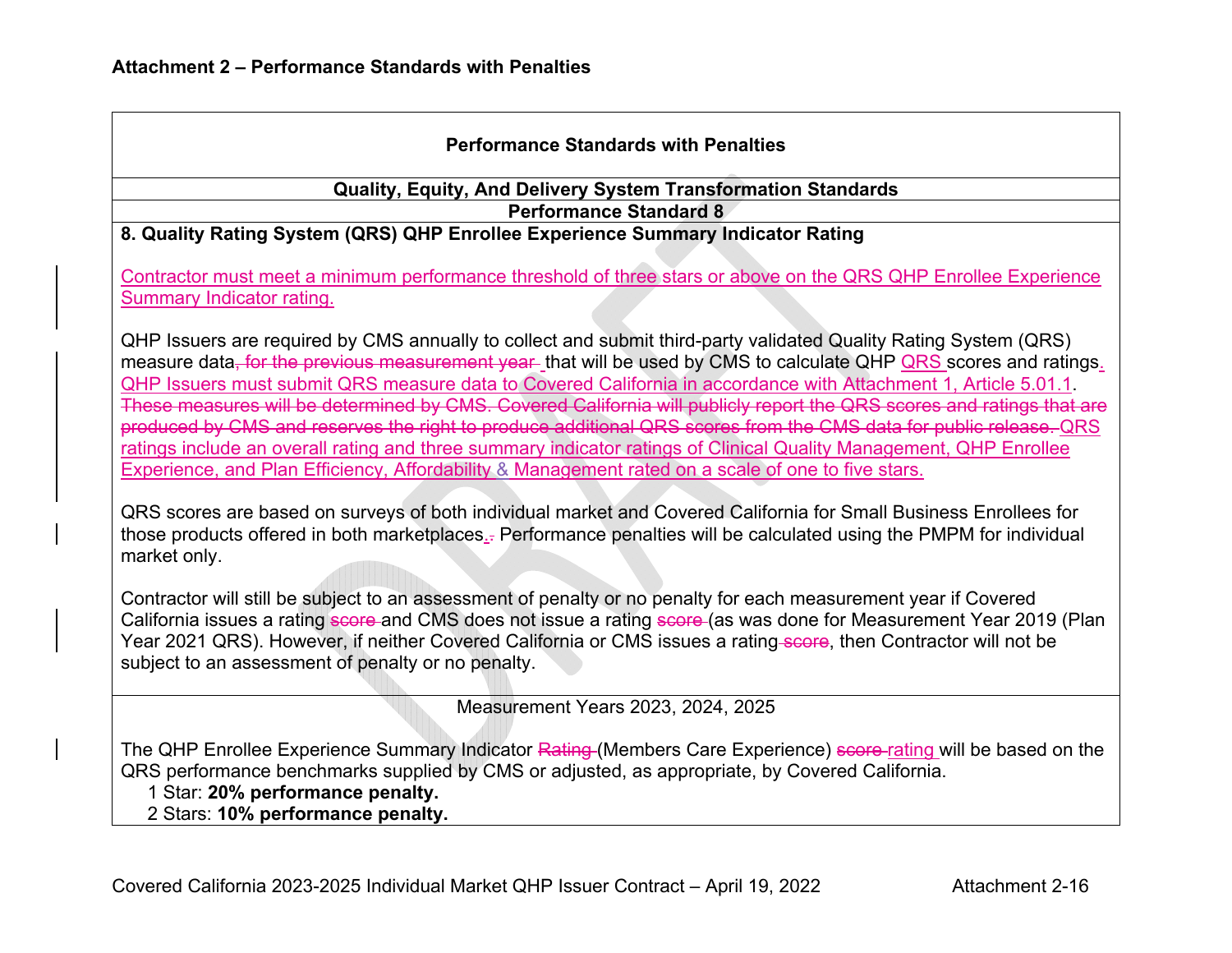3-5 Stars: **no penalty.**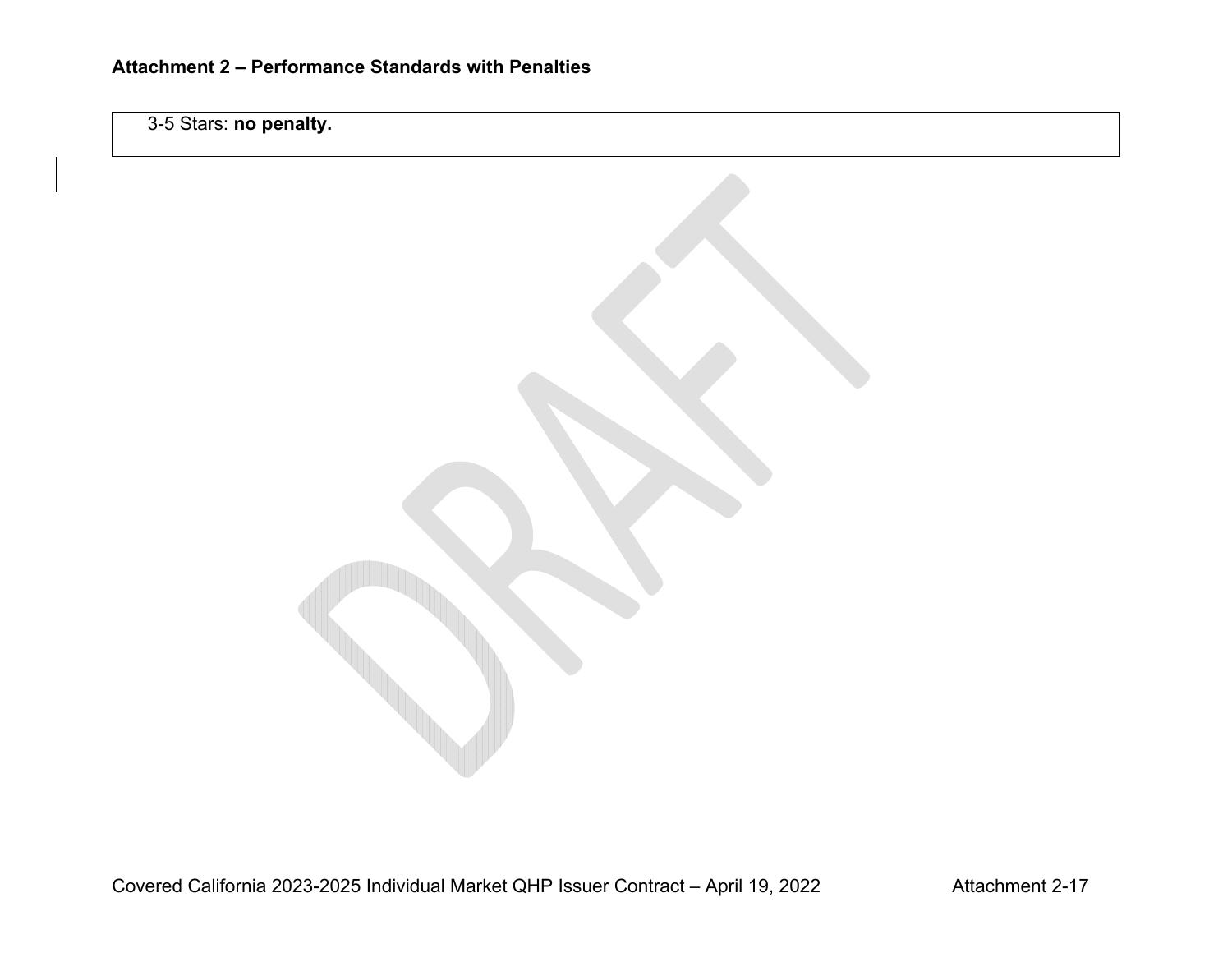| <b>Performance Standards with Penalties</b>                                                                                                                                                                                                                                                                                                                                                                                                                                                                                                                                                                                                                                                                                    |                                                                                                                                                                                                                                                                                                                                                                                                                                                                                      |  |  |  |
|--------------------------------------------------------------------------------------------------------------------------------------------------------------------------------------------------------------------------------------------------------------------------------------------------------------------------------------------------------------------------------------------------------------------------------------------------------------------------------------------------------------------------------------------------------------------------------------------------------------------------------------------------------------------------------------------------------------------------------|--------------------------------------------------------------------------------------------------------------------------------------------------------------------------------------------------------------------------------------------------------------------------------------------------------------------------------------------------------------------------------------------------------------------------------------------------------------------------------------|--|--|--|
| <b>Healthcare Evidence Initiative (HEI) Data</b>                                                                                                                                                                                                                                                                                                                                                                                                                                                                                                                                                                                                                                                                               |                                                                                                                                                                                                                                                                                                                                                                                                                                                                                      |  |  |  |
| <b>Performance Standard 9</b>                                                                                                                                                                                                                                                                                                                                                                                                                                                                                                                                                                                                                                                                                                  |                                                                                                                                                                                                                                                                                                                                                                                                                                                                                      |  |  |  |
| 9. HEI Data Submission specific to Attachment 17, Article 5.02.145.04 Data Submission<br>Contractor must complete $F$ full and regular submission of data according to the standards outlined in Attachment 17,<br>Article 5.02.145.01 Contractor must work with Covered California and the HEI vendor to ensure accuracy of data<br>elements on an ongoing basis.                                                                                                                                                                                                                                                                                                                                                             |                                                                                                                                                                                                                                                                                                                                                                                                                                                                                      |  |  |  |
| Definitions for Performance Standard 9<br>Incomplete: A file or part of a file is missing, or critical data elements are not provided.<br>Irregular: Unexpected file or data element formatting, or record volumes or data element counts or sums deviate<br>significantly from historical submission patterns for the data supplier.<br>Late: Contractor submits data five (5) or more business days later than its scheduled monthly submission date.<br>Non-Usable: HEI Vendor cannot successfully include submitted data in its database build, or HEI Vendor's or Covered<br>California's analysts determine that critical components of the submitted data cannot be used or relied upon in<br>subsequent analytic work. |                                                                                                                                                                                                                                                                                                                                                                                                                                                                                      |  |  |  |
| Measurement Years 2023, 2024, 2025                                                                                                                                                                                                                                                                                                                                                                                                                                                                                                                                                                                                                                                                                             |                                                                                                                                                                                                                                                                                                                                                                                                                                                                                      |  |  |  |
|                                                                                                                                                                                                                                                                                                                                                                                                                                                                                                                                                                                                                                                                                                                                | 1. Incomplete, irregular, late, or non-useable submission of HEI data: 3% penalty<br>Failure to submit required financials (e.g., allowed, copay, coinsurance, and deductible amounts) or dental claims<br>covered under medical benefits constitutes incomplete submission.<br>Full and regular submission according to the formats specified and useable by Covered California within five (5)<br>business days of the Contractor's scheduled monthly submission date:- no penalty |  |  |  |
|                                                                                                                                                                                                                                                                                                                                                                                                                                                                                                                                                                                                                                                                                                                                | 2. Inpatient facility medical claim submissions for which the HEI Vendor cannot identify and match at least 95% of<br>California admissions to its Master Provider Index: 3% penalty<br>Contractor's submission meets or exceeds the 95% identification and matching standard: no penalty                                                                                                                                                                                            |  |  |  |
|                                                                                                                                                                                                                                                                                                                                                                                                                                                                                                                                                                                                                                                                                                                                | 3. Professional medical and drug claim submissions with rendering (medical) or ordering (drug) provider taxonomy and<br>type missing or invalid on more than 2% of claim submissions: 2% penalty<br>Contractor's submission meets or exceeds the 98% populated and valid threshold: no penalty                                                                                                                                                                                       |  |  |  |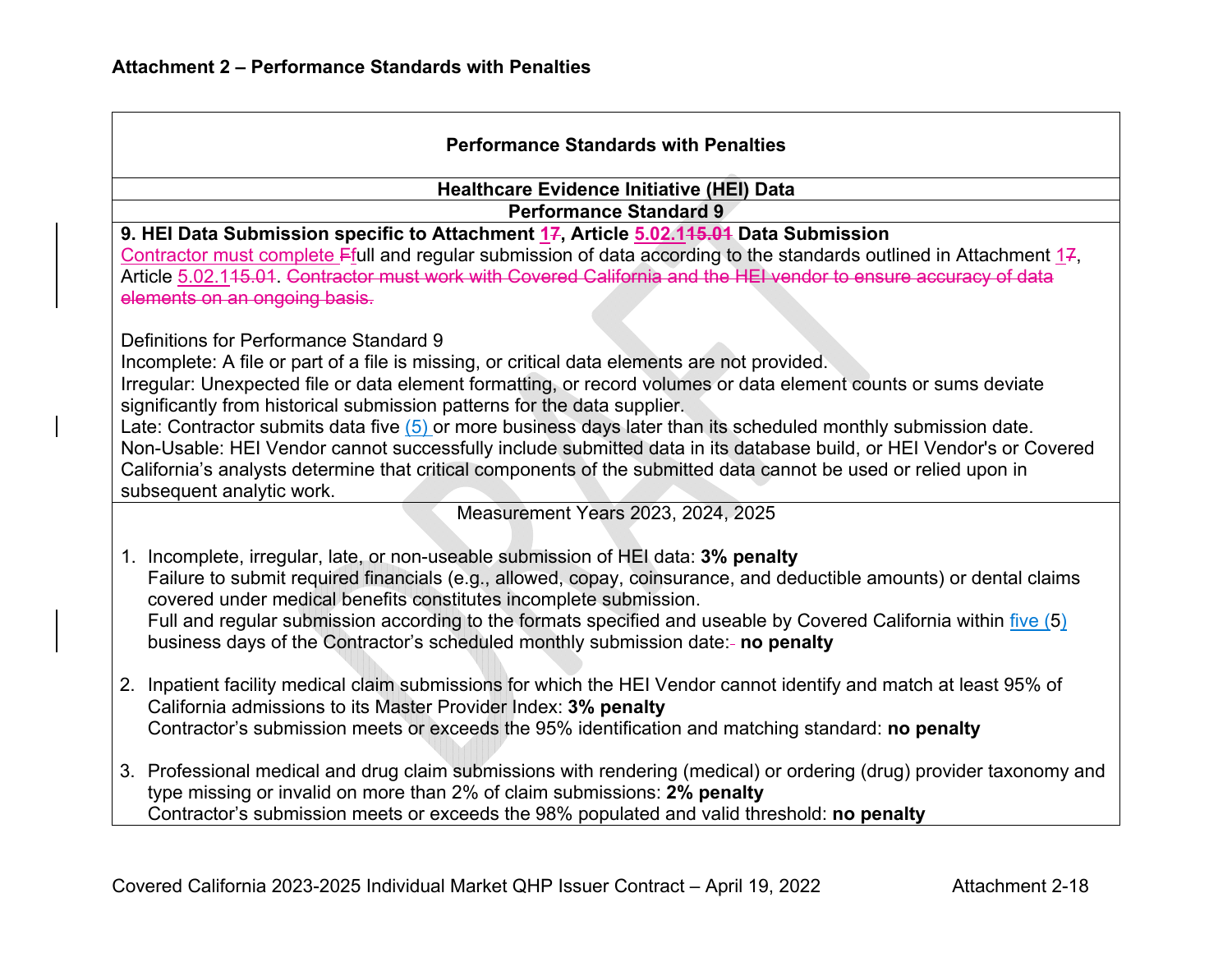- 4. Enrollment submissions with Primary Care Provider (PCP) National Provider Identifier (NPI) and Tax ID Number (TIN) missing or invalid on more than 1% of records: **2% penalty** Contractor's submission meets or exceeds the 99% populated and valid threshold: **no penalty**
- 5. Professional medical and drug claim submissions with rendering (medical) or ordering (drug) NPI and TIN missing or invalid on more than 1% of claims: **2% penalty** Contractor's submission meets or exceeds the 99% populated and valid threshold: **no penalty**
- 6. Medical and drug claim submissions in which a file's allowed amount total varies by more than plus or minus 2% from the file's total sum of net plan payment, coinsurance, copayment, deductible, and third party amounts: **2% penalty**

Contractor's submission meets or exceeds the 98% summary financial validation threshold: **no penalty**

- 7. Medical claim, drug claim, or capitation record submissions unaccompanied by corresponding enrollment records more than 1% of the time: **2% penalty** Contractor's submission meets or exceeds the 99% matching enrollment threshold: **no penalty**
- 8. Enrollment, medical and drug claim, and capitation record submissions for which the HEI Vendor cannot identify and match at least 99% of records to a known insurance product for the data supplier, i.e., HIOS ID and year combination (on- or off-Exchange) or issuer-specific product ID and year combination (off-Exchange): **2% penalty** Contractor's submission meets or exceeds the 99% identification and matching threshold: **no penalty**
- 9. Drug claim submissions in which a file's allowed amount total varies by more than plus or minus 2% from the file's total sum of ingredient cost and dispensing fee amounts: **1% penalty** Contractor's submission meets or exceeds the 98% summary financial validation threshold: **no penalty**
- 10. Drug claim submissions with Drug Payment Tier missing or invalid on more than 1% of claims or with not all expected values (i.e., 1 = Generic, 2 = Brand Formulary, 3 = Brand Non-Formulary, 4 = Specialty Drug, and 5 = ACA Preventive Medication) represented at appropriate and accurate proportions and consistent with Contractor's formulary, as determined by comparison to Contractor's prior period data submissions, comparison to data aggre gated from all data suppliers, and consultation with the Contractor: **1% penalt y**